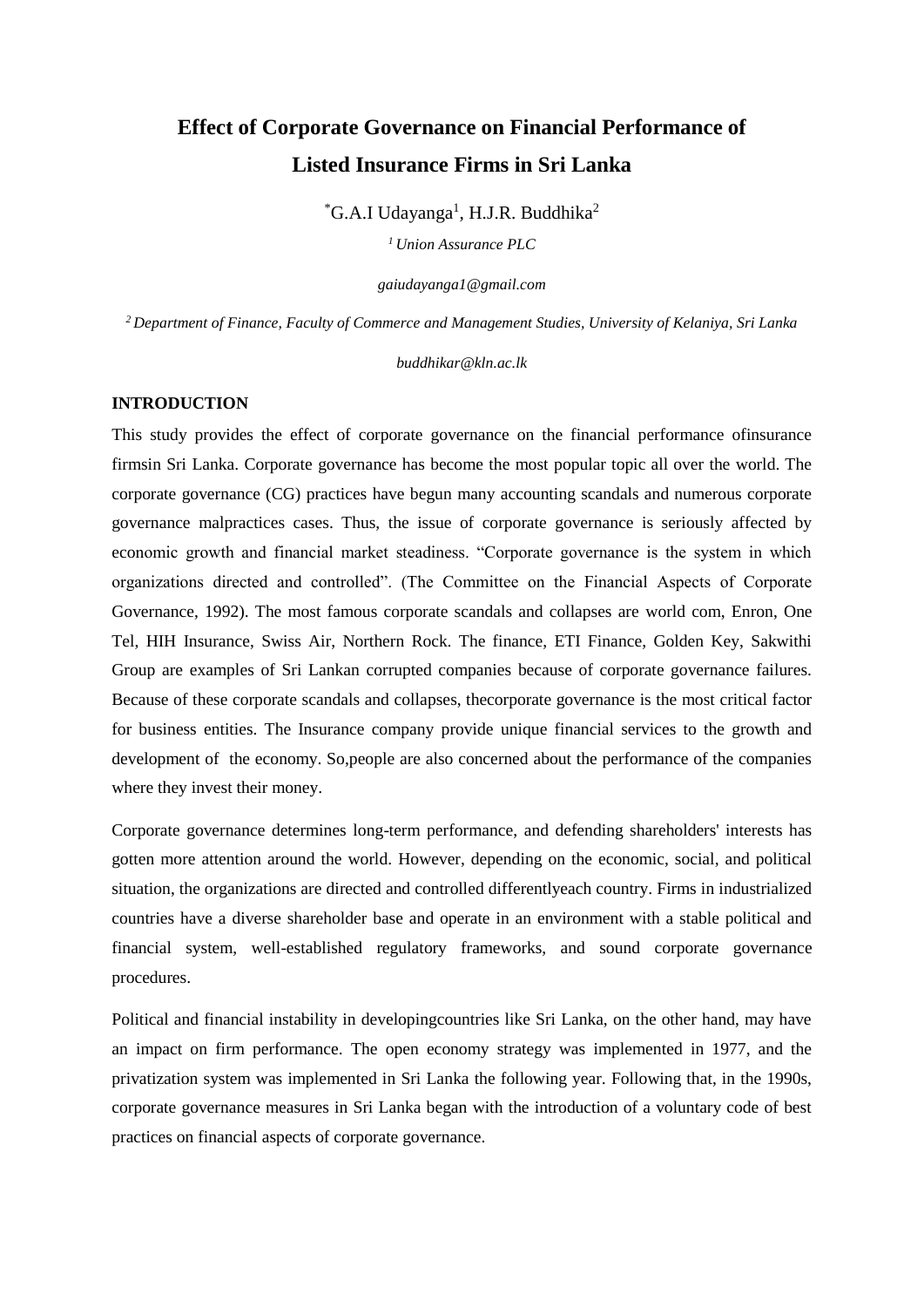In the late 1990s and early 2000s, the Institute of Chartered Accountants of Sri Lanka (ICASL) and the Securities and Exchange Commission (SEC) issued a corporate governance code. The rule on corporate governance, the first corporate governance regulation, was incorporated as listing the Colombo Stock Exchange (CSE) rules in 2008. The SEC's listing rules further amended in 2010 to address related party transactions and better prevent market shocks. The rules determine the basis for determining the non-executives and independent directors in the company, setting the minimum requirement to determine the number of independent directors on both board and board committees, and disclosing minimum audit and remuneration requirements committee. After that, the Insurance Regulatory Commission of Sri Lanka (IRCSL) has also recommended insurers adhere to the Code of Best Practices on Corporate Governance 2017 issued jointly by the Securities and Exchange Commission (SEC) of Sri Lanka and the Institute of Chartered Accountants of Sri Lanka. On the 1st of January 2019, The IRCSL issued guidelines on Corporate Governance to the industry.

This study, on the other hand, looks at how corporate governance influences the financial performance of insurance companies in Sri Lanka. It assesses how the Insurance Regulatory Commission of Sri Lanka, in collaboration with the Securities and Exchange Commission of Sri Lanka and the Institute of Chartered Accountants of Sri Lanka, responds to corporate governance guidelines set forth by the Insurance Regulatory Commission of Sri Lanka. The outcomes of this study, on the other hand, will provide information for building efficient corporate governance processes in Sri Lankan insurance companies.

This study examines whether the specific corporate governance arrangements influence insurance sector firms' financial performance in Sri Lanka. This study will benefit insurance sector companies in acquiring information on whether their current governance practices affect their overall financial performance. This research will also assist stakeholders in making ideas to improve the corporate governance processes of insurance companies, which may improve their performance. Furthermore, this research shows which components of corporate governance need to be strengthened and how they affect the financial performance of insurance companies in Sri Lanka. There are manyresearches conducted on corporate governance and financial performance in global and Sri Lanka.

Alimited number of international researches werefound relatedto the insurance industry in order to examine the effect of corporate governance onfinancial performances. There are few research articles conducted on corporate governance in the Sri Lankan context, which focus on the performance of insurance firmsin Sri Lanka.Those articles analyzethecorporate governance, and the financial performanceof insurance sector firmsprovide mixed results; the studies provide positive results. Some studies provide negative consequences (Datta, 2018). In the insurance business, there have been few studies on corporate governance characteristics in the Sri Lankan setting. As a result, this research adds to the body of information on the impact of corporate governance traits on thecompany's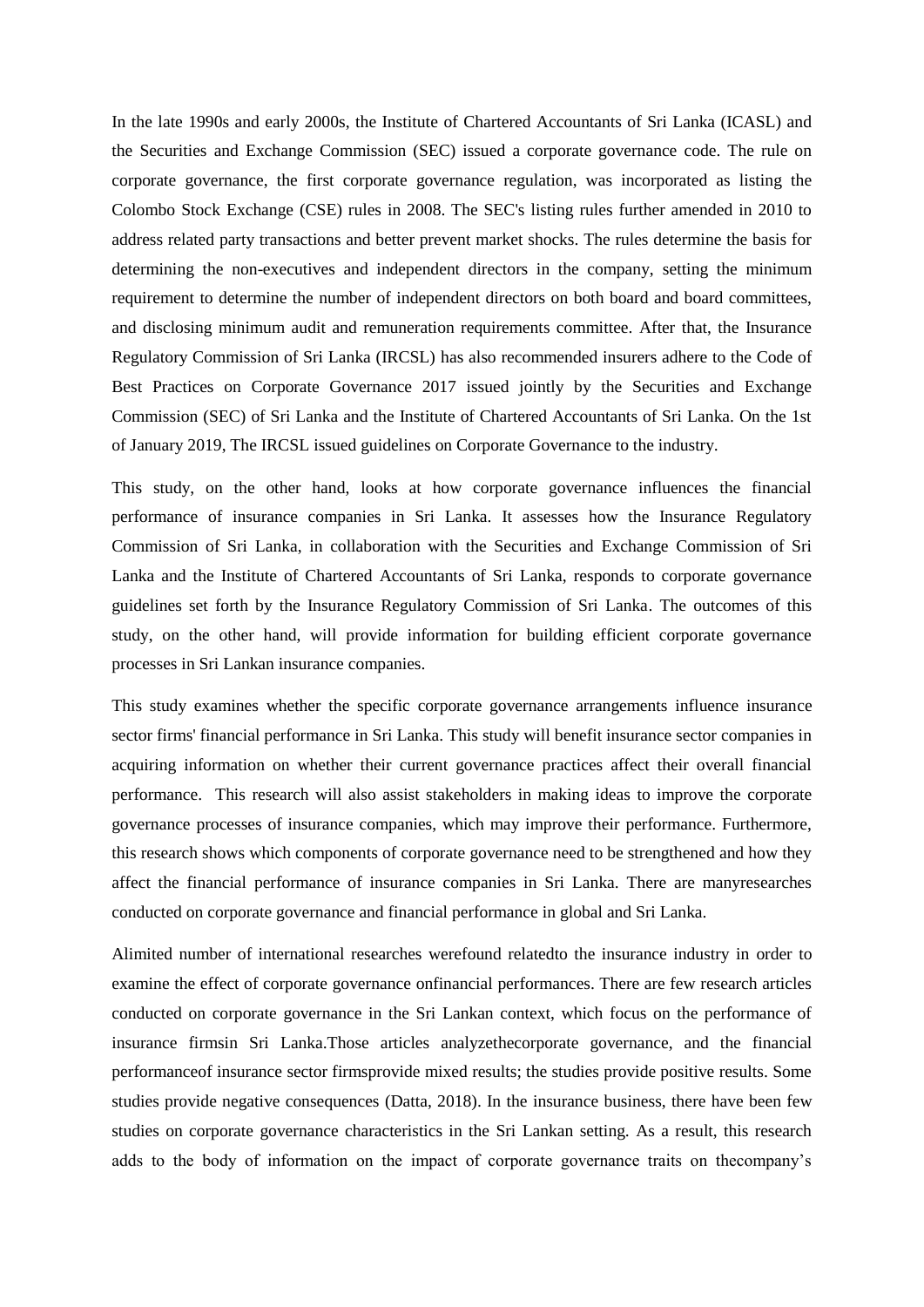financial performance in Sri Lankan insurance enterprises. By studying the relationship between listed insurance firms' financial performance and corporate governance components, the research primarily explores how corporate governance practices influence thethefinancial performance of insurance firmsin Sri Lanka.

The following specific aims will contribute to the insurance industry through this concept paper.

- $\triangleright$  To examine the relationship between corporate governance elements and financial performance of listedInsurance Firms in Sri Lanka.
- $\triangleright$  To provide an overview of corporate governance elementavailable in the insurance sector in Sri Lanka.
- $\triangleright$  To identify what kind of corporate governance elements have a significant impact on financial performance.

The corporate governance procedures and business performance in Sri Lanka's insurance sector are investigated in this study. To explore the linkages between corporate governance practices and business performance in Sri Lanka, this section offers a theoretical framework based on agency theory, stakeholder theory, stewardship theory, and stakeholder theories. Corporate governance factors (board size, board composition, board meetings, and audit committee size) appear to be used to keep an eye on the board in this framework. Accountability to shareholders and other stakeholders are measured by the firm's performance. The four variables related to corporate governance practices, which are very significant in the Sri Lankan context in affecting firm performance in this study, include board size, board composition, board meetings, and audit committee size. The four other controllable variables to supporting variables to corporate governance variable: are firm age, firm size, growth, and leverage.

Accounting and market-based measures are used to assess the firm's success.

Two financial business performance indicators are used in this study: return on equity (ROE) and return on assets (ROA). Return on equity (ROE) is a metric that has been used to quantify firm performance in prior research (Epps &Cereola, 2008;Leng, 2004). In previous research, the ROA, which is also an accounting measure, was utilized to examine the efficiency of assets used to measure business performance (Haniffa&Hudaib, 2006). However, this study involved several limitations, such as the data collection being carried out only through annual reports from 2014 to 2018.

#### **REVIEW DISCUSSION OF LITERATURE**

**Corporate Governance**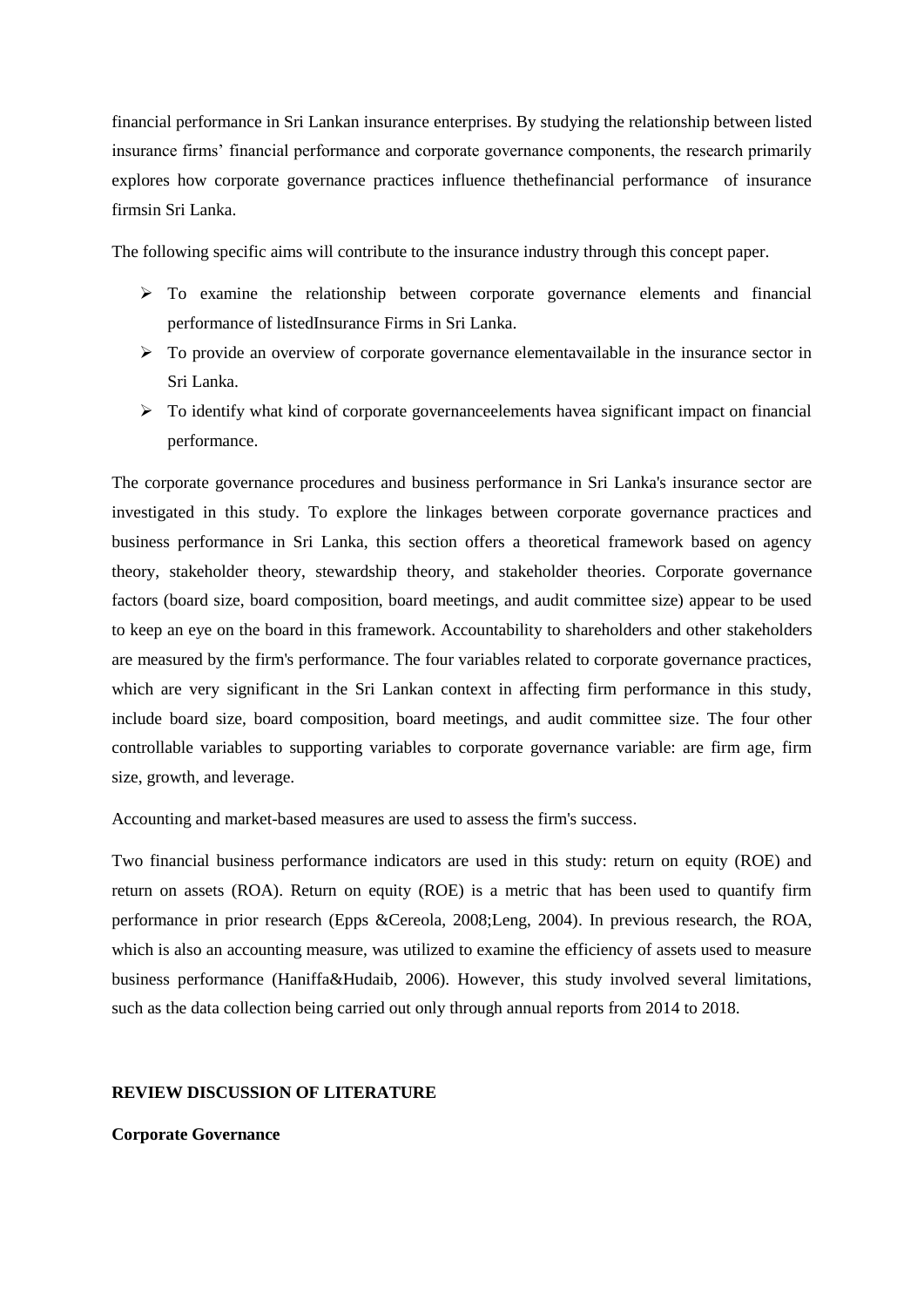Because of its importance to corporations' economic health and its impact on society as a whole, corporate governance has gotten a lot of press (Rezaee, 2009). There is no universally agreed concept of corporate governance, which is often attributed to the enormous variances in corporate governance regulations among countries (Solomon, 2011). The definitions of corporate governance vary based on the country framework and cultural situation under consideration (Armstrong & Sweeney, 2002). Some researchers argue that a company's responsibility is primarily to maximize shareholder wealth (Friedman, 1970; Sundaram &Inkpen, 2004). Other scholarssaythat a company commits its shareholders and all stakeholders souldcontribute to its success (Donaldson, 1983;Freeman, 1984).

However, it has important ramifications for growth prospects of the economy; numerous recent business failures around the world, including in Sri Lanka, have reminded authorities of the need of effective corporate governance for capital market efficiency.This is due to the fact that good corporate governance reduces investor risk, attracts money, and improves corporate performance (Rezaee, 2009). Governments opened markets to foreign investors diversifying their portfolios to reduce risk due to the globalization of the equity market in the 1980s. As a result of these developments, businesses around the world, including those in Sri Lanka, began to restructure their operations in order to maximize shareholder returns. They restructured their management connections with international owners and adjusted management compensation to meet the demands of global investors. At the same time, company executives were mastering new leadership skills suitable for operating in environments where small numbers of large international stockholders existed. This internationalization has also led institutional investors to find higher returns and lower risks outside their housing market. As a result, increasing corporate investor oversight is now undermining global corporate governance standards in emerging markets. (Clarke, 2004). This is because good corporate governance has been identified as a critical factor influencing corporate investors' willingness to invest in emerging markets (Gibson, 2003).

Corporate governance comprises several government structure elements, including capital, labor, market, organization, and regulatory mechanisms. It also involves the processes that connect the structures with agents, including management control and accountability and rules, regulations, laws, and standardized procedures and norms (Alawattage&Wickramasinghe, 2004). However, control is more than just board proceedings and processes. Relationships involve management, boards, shareholders, and other stakeholders such as employees and the community. Bain & Band, 1996; Chowdary, 2002, andShleifer &Vishny, 1997view corporate governance as a set of mechanisms whichensure that potential external capital providers receive a fair return on their investment because firms' ownership separated from their control.

Corporate governance is not a static concept; it can be changed and transformed. The evolving nature of CG, revisions have been made to the code of best practice in Sri Lanka from 1997-2013. Corporate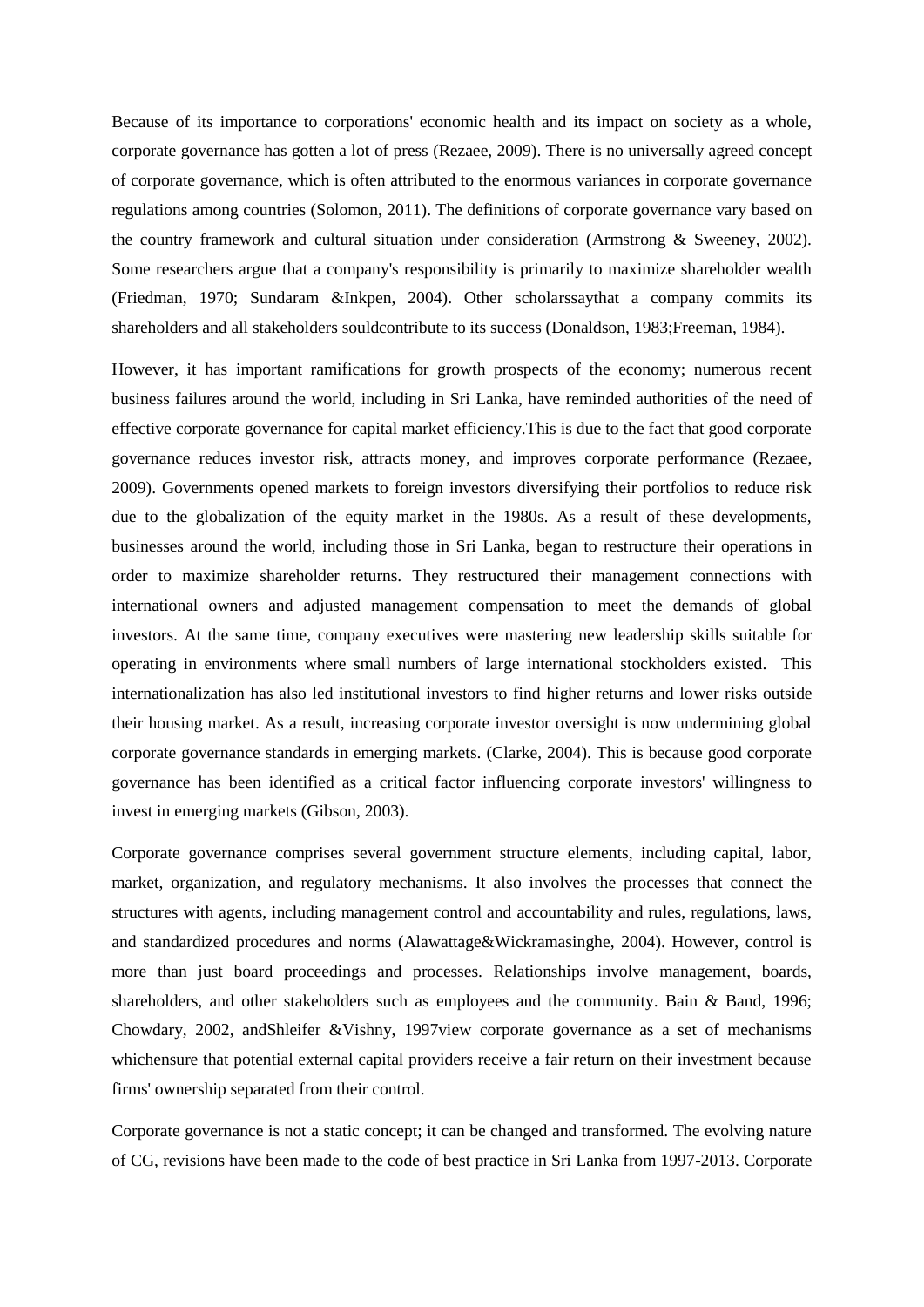governance codes first issued as voluntary codes in Sri Lanka. Recently, however, several mandatory principles of corporate governance have been introduced with these voluntary codes. Amendments to the Corporate Governance Code have been made based on developments in the UK in this regard. The model economy cannot see in isolation from the rest of its underlying institutional objectives. Institutional governance embedded in its unique history, culture, laws and economic environment (Senaratne, 2011).

#### **Firm Performance**

Financial performance, which assesses a company's economic goals, has long been a topic of interest in management research. The fixed financial performance involves various subjective steps on how a company can use its assets as a primary operating method to generate profit. Kothari, 2001 define the firm's value as the present value of the expected future cash flows after adjusting for risk at an appropriate return rate. Eyenubo (2013) said it is the success of achieving pre-defined goals, objectives, and objectives within a specific time frame. Qureshi, (2007) introduced four different approaches that have identified the value of a company in the corporate finance literature.

Before identifying and measuring the influence on the fixed value of financial resources, the financial management strategy focuses on examining cash flow and investment levels. The Capital Structure Approach investigates how the capital structure affects a company's value and how various factors affect a company's capital structure directly or indirectly. The Sustainable Growth Approach considers the company's operational performance, investment and financial needs, financial resources, financial and dividend policies for sustainable development, and maximization of its resources at a fixed value, and is a summary of the above three approaches to sustainable value.This study examines two primary accounting measures of a company's financial performance in insurance companies: returns on shares and returns on assets.

#### **Return on Equity (ROE)**

The return on equity is one accounting-based metric of success used in corporate governance studies (ROE)(Baysinger and Butler 1985; Dehaene et al.,2001). The primary goal of an organization's mission is to produce money for its shareholders. As a result, return on equity is a metric that shows investors the amount of profit made from the money invested by shareholders (Epps &Cereola, 2008). It measures the profitability of the shareholders investment and shows the net income as a percentage of shareholder's equity (Datta, 2018). It was calculated as:

 $ROE = Annual Net Income$ 

Stockholder' equity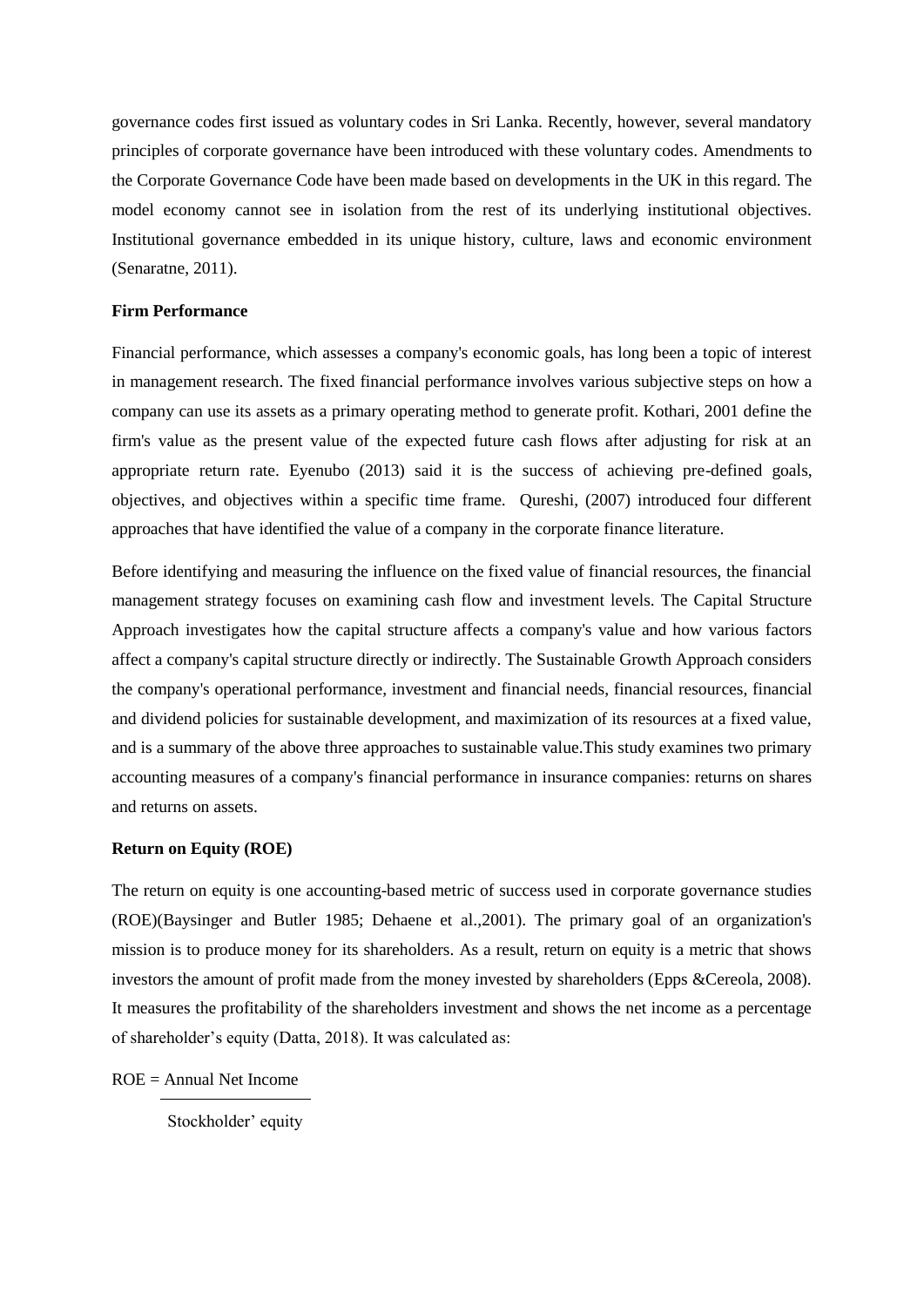### **The Return on Asset (ROA)**

(Finkelstein &D'Aveni, 1994) is one of the most extensively used accounting-based indicators of corporate governance in the literature (Weir & Laing, 1999). It evaluates the efficiency of capital employed and provides a benchmark for investors to compare the profits generated by a company's investment in capital assets (Epps &Cereola, 2008). Return on Asset (ROA) is a metric for calculating the return on capital invested by shareholders (Epps &Cereola, 2008). It is an indication of the number of nets earned on each companies' worth of assets. Allows users, stakeholders, and supervisory agencies to assess how well a company's corporate governance mechanism is in place to secure and motivate its efficient management (Chagbadari, 2011). The ROA is the ratio of annual earnings before interest and tax to average business assets during a financial year. It is measured thus: (Farhanet al., 2017).

ROA = Earnings before interest and tax

Total Assets

#### **Theoretical Framework**

Corporate governance is becoming increasingly important, particularly in terms of the board of directors' monitoring responsibility. As a result, the theoretical viewpoints pertinent to this study are centered on governance structures and reporting methods that influence the value of enterprises. This section examines the theoretical perspectives on board responsibility that are pertinent to this research. All the theories; Agency Theory, Stewardship Theory, Stakeholder Theory, and Resource Dependency Theory wereused in this study.According to the agency theory primary responsibility of the board of directors is towards the shareholders to ensure maximization of shareholder value so in this research focuses according to the agency theory how board size affect the firm performance to maximize the share holders value and the Stewardship theory sees a strong link between managers and the successof the company, therefore, protects and maximizes the wealth of the shareholders,and also the stakeholder is any group of individuals who can affect or is affected by the activities of the firm so the firm size influence the performance of the company.Resource Dependency Theory supports the appointment of directors to boards because of their opportunities to gather information and network in various ways.

**Empirical Review of Literature**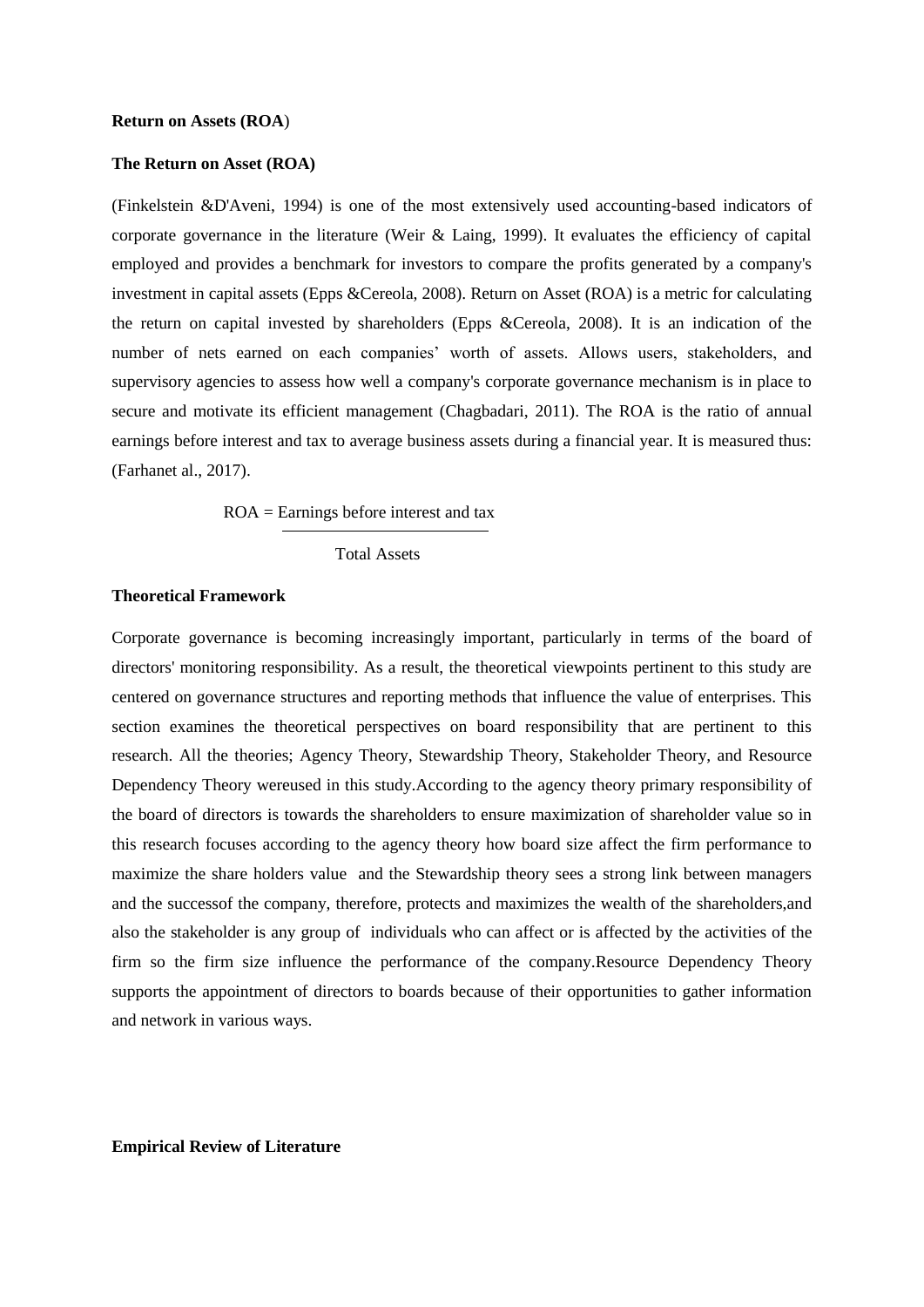The association between corporate governance procedures (board size, board composition, board meetings, and board audit committee) and the performance of the insurance company has been studied in various studies undertaken by worldwide and Sri Lankan scholars (Datta, 2018). This study's population was defined as DSE-listed insurance businesses. Ten publicly traded insurance firms make up the sample. Using IBM SPSS statistics software, several tests such as descriptive analysis, multiple linear regression, Pearson correlation, and collinearity statistics were performed. Mainly secondary sources of data were used from 2010 to 2016, and This study finds that corporate governance has an impact on the performance of the insurance sector in Bangladesh. There is a positive relationship between board sizes and ROE as well as board meetings. The theme further reveals a negative relationship between ROE and board composition. However, the study could not link the Insurance Company's performance (ROE) and the Board Audit Committee.

Significant positive relationships between board size and the number of male board members and between board size and the number of non-executive directors were found (Sathyamoorthi et al., 2017); significant positive relationships between the number of non-executive members and the number of male board members and with the number of sub-committees were found (Sathyamoorthi et al., 2017); significant positive relationships between female board representation and gender diversity and between the number of board sub. Male board representation and female board representation, as well as executives and gender diversity, were found to have negative significant associations. Return on assets, which measured the selected companies' performance, showed a strong negative relationship with the number of sub-committees. This study focused on the effect of listed companies' corporate governance in Botswana's consumer services sector for the period 2012-2016. Benefits depend on assets to measure profits and board size, gender, board male-female representation, the composition of executive and non-executive directors, number of subcommittees and frequency of board meetings as independent variables.

According to Shafie et al. (2016), board size has a weak negative association with ROA, with the ROE being minor. Another conclusion was that there was no link between board independence and company performance. As a result, the focus of this research directed towards corporate governance practices among Bursa Malaysia's Top 100 publicly traded companies, as well as the relationship between corporate governance practices and the firm performance. The corporate governance's indicators: board size and board independencewere chosen in testing the hypothesized relationship between corporate governance practices with firm performance, which was measured by return on asset (ROA) and return on equity (ROE). A detailed correlation analysiswas used to test the hypotheses in this study. According toOlweny, 2013, a strong relationship exists between the orporateovernance practices under study and the firms' financial performance. The board size was found negatively affect the financial performance of insurance companies listed at the NSE. There was a positive correlation the between board composition and fixed financial performance. However,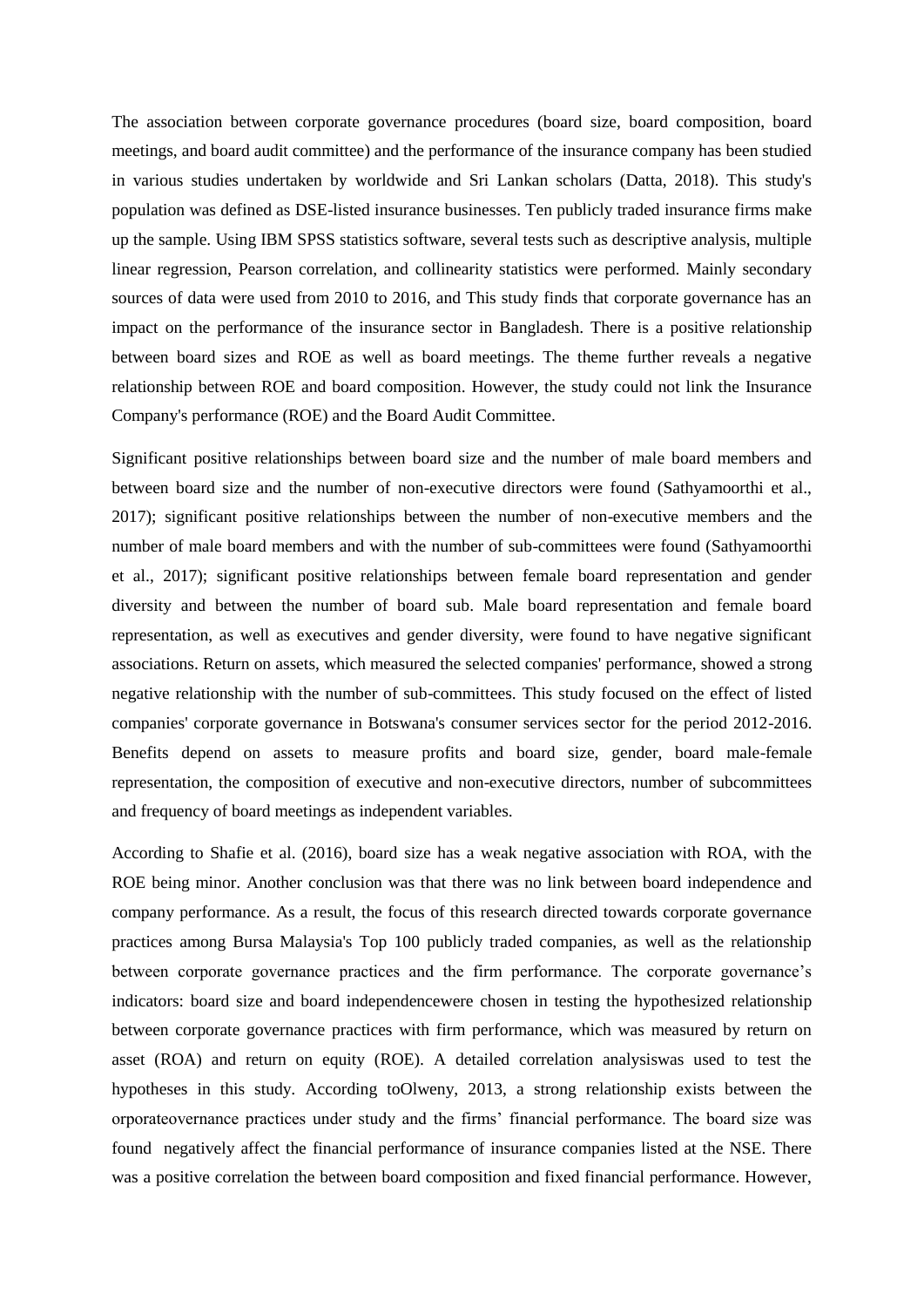the most critical aspect of board composition was the board members' experience, skills, and expertiseinstead of whether they were executive or non-executive directors.

The major goal of this study was to look into the influence of corporate governance on the financial performance of Kenyan listed insurance businesses. This research looked at how board size, board composition, CEO duality, and leverage affect the financial performance of listed insurance businesses in Kenya. Asset return (ROA) and equity return were used to assess long-term performance (ROE). The research population included all insurance businesses listed on the Nairobi Securities Exchange as of December 2012. The secondary data weregathered by utilizing documentation from the company's annual accountsfrpm 2007 to 2011.

## **METHODOLOGY**

This study was conducted inthe selected insurance companies listed in the Colombo stock exchange and regulated by IRCSL. The data collected via the annual reports published in the CSE website and company's websites. The data is analyzed with SPSS and a statistical approach called multiple regression analysis, which is used to assess the association between corporate governance characteristics and the financial performance of publicly traded corporations.

## **Variable Identification**

This study examines the effect of corporate governance on listed insurance firms' financial performance in Sri Lanka. When measuring financial performance, this study used two variables: Return on Assets (ROA) and Return on Equity (ROE).And Board size (BOD SIZE), Board Composition (BOD COMP), Board Meetings (BOD MEET)& Audit Committee Size (AC SIZE) used as Corporate Governance Variables for this study. To obtain the realistic output, this study used some company-specific variables such as Firm age (FA), Firm size (FS), Growth (G)&Leverage(L). Table 1 shows the variables used in this study.

| <b>Particulars</b>     | <b>Variables</b> | <b>Description or Measurement</b>                            |
|------------------------|------------------|--------------------------------------------------------------|
| Return on Equity - ROE |                  | (Net profit after tax /Shareholder's<br>equity) $\times$ 100 |
|                        |                  | (Datta, 2018) (Aberathna, et al., 2019)                      |

*Table: 01:Variables Related to study*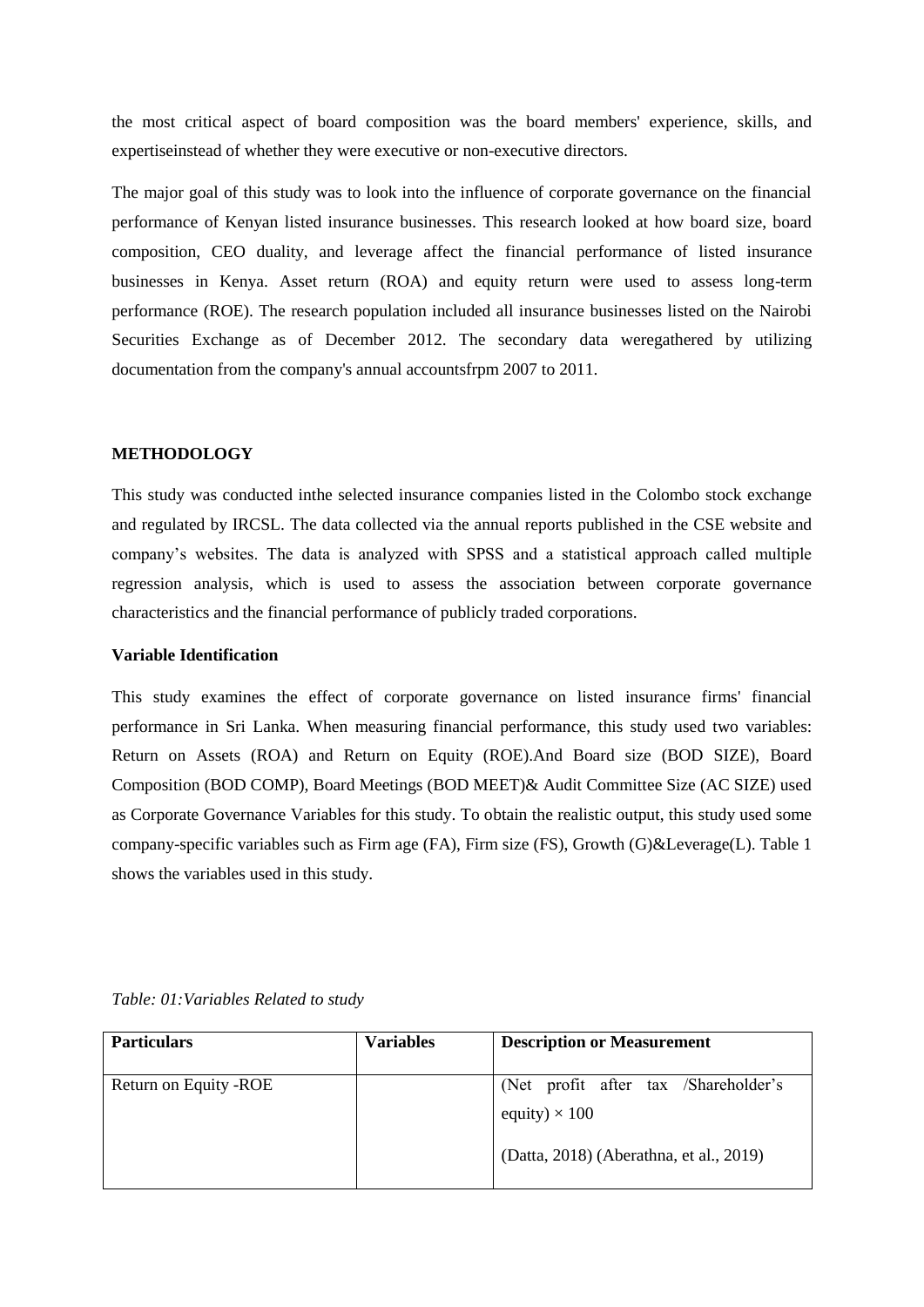| Return on Assets -ROA       | Dependent   | Earnings before interest and tax as a     |
|-----------------------------|-------------|-------------------------------------------|
|                             |             | percentage of total assets                |
|                             |             | (Aberathna, et al., 2019)                 |
|                             |             |                                           |
| <b>Board Size</b>           |             | Total no. of directors on the board       |
|                             |             | (Datta, 2018)                             |
| <b>Board Composition</b>    |             | No. of independent directors sitting on   |
|                             |             | the board.                                |
|                             |             | (Datta, 2018)                             |
| <b>Board Meetings</b>       | Independent | No. of meetings held.                     |
|                             |             | (Datta, 2018)                             |
| <b>Audit Committee Size</b> |             | Total members of an audit committee       |
|                             |             | (Datta, 2018)                             |
| Firm Age                    |             | Natural<br>logarithm of<br>since<br>years |
|                             |             | incorporation                             |
|                             |             | (Aberathna, et al., 2019)                 |
| <b>Firm Size</b>            |             | Natural logarithm of book value of total  |
|                             | Controlling | assets                                    |
|                             |             | (Aberathna, et al., 2019)                 |
| Growth                      |             | Growth rate of sales                      |
|                             |             | (Aberathna, et al., 2019)                 |
| Leverage                    |             | Ratio of total debt to total assets       |
|                             |             | (Aberathna, et al., 2019)                 |

**Source: Owner Created**

## **Conceptual Framework**

The purpose of this study is to identify the way that affects the board size, board composition, board meetings and audit committee size to the Return on Asset(ROA) and Return on Equity (ROE) with the controllable variables of firm age, firm size, growth, and leverage. Figure 1 showstheBasic Structure of a Corporate Governance Model.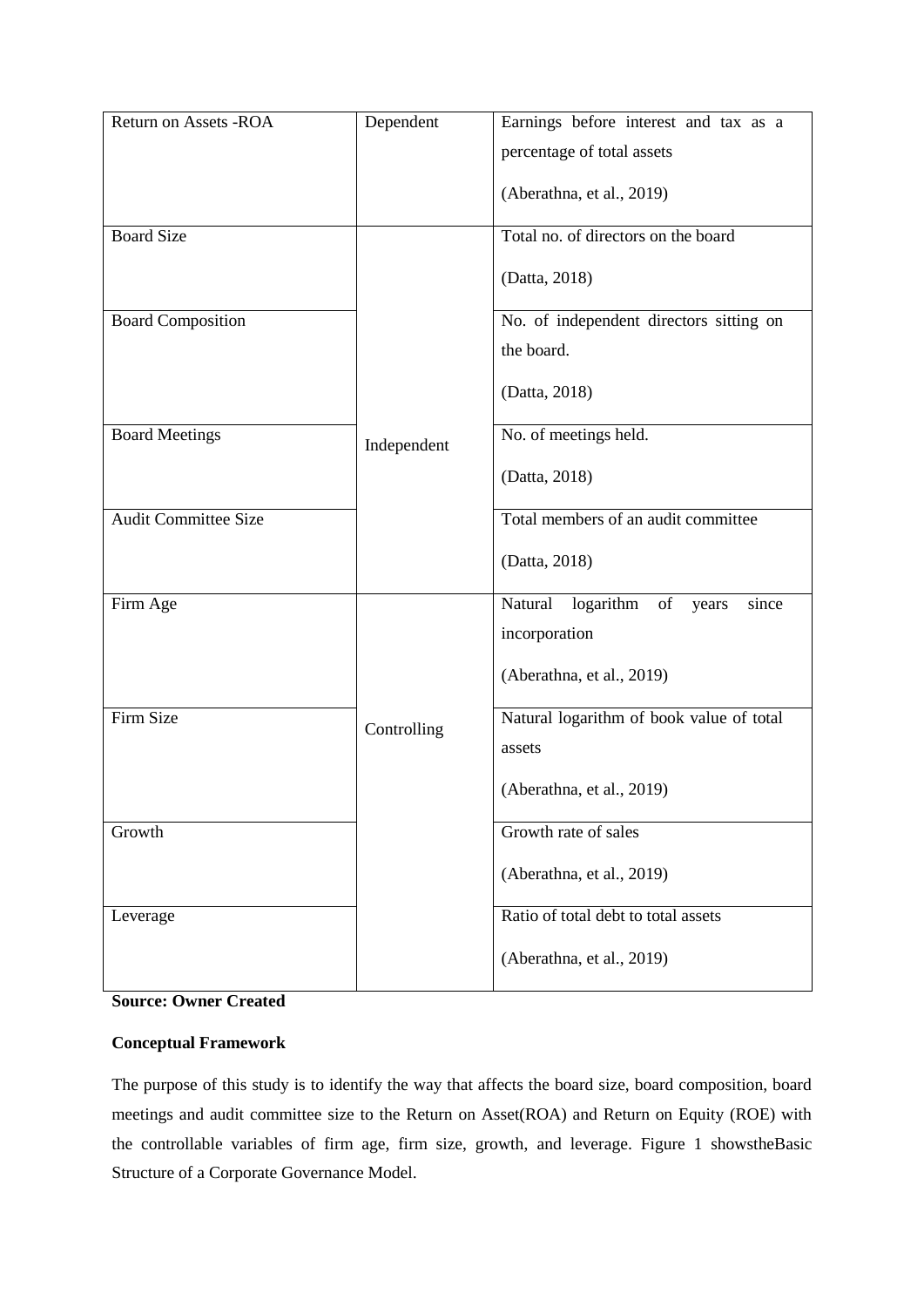

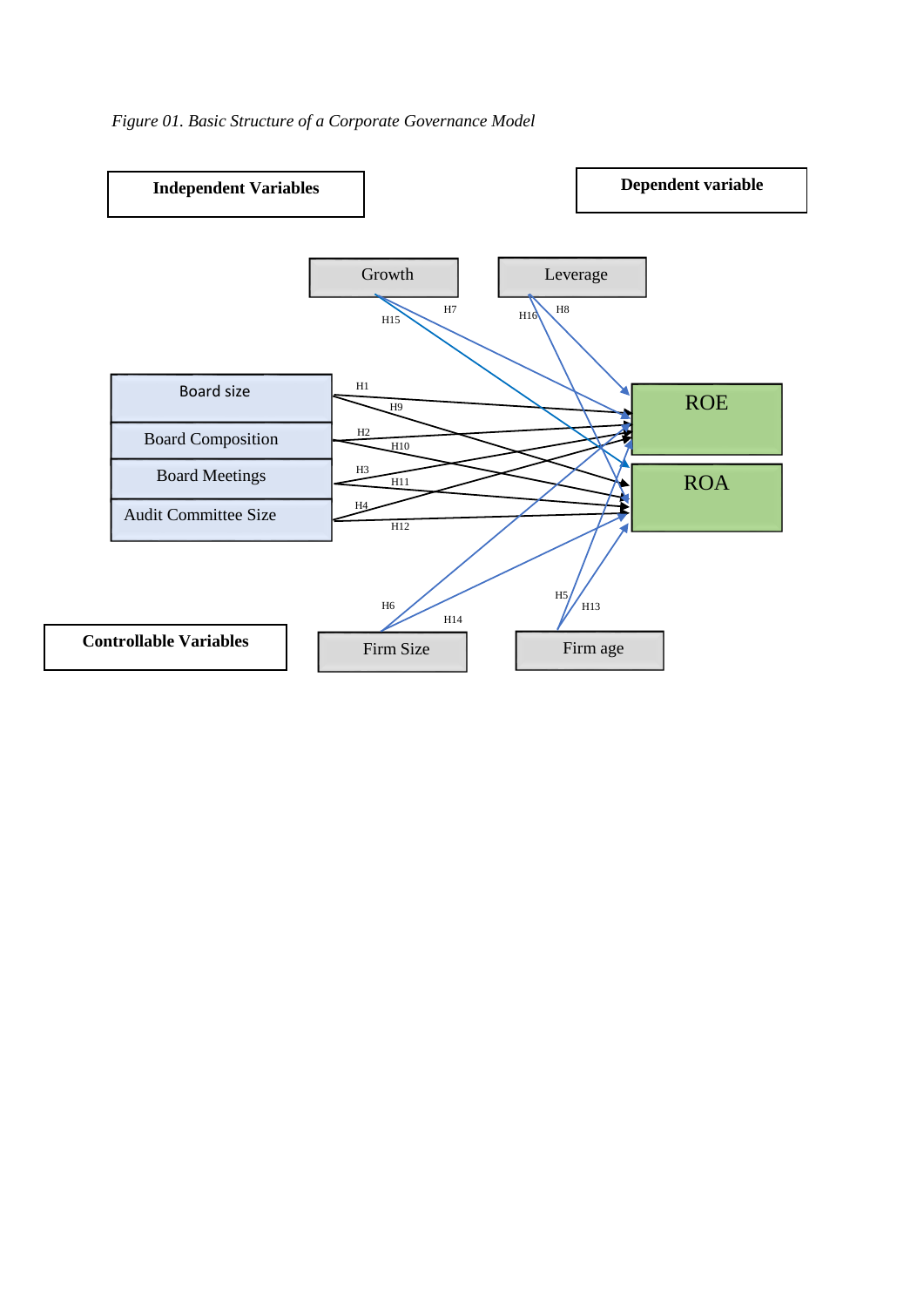Under the Insurance Industry Act 43 of 2000, the Insurance Regulatory Commission of Sri Lanka regulates twenty-seven insurance businesses. The National Insurance Trust Fund (NITF), a twentyseven-member registered insurance firm, and the Sri Lanka insurance company do not provide insurance to the general population. In this, thirteen are life insurance firms, eleven are general insurance firms, and both are doing one firm. (as per the2019 Insurance Industry handbook).Accordingly, there are only 11 insurance companies that are listed on CSE and therefore those listed insurance firms wereused for the evaluation.

As far as insurance companies are not highly dealing with public funds, the remaining subcategory was financial institutions showing the necessity of close monitoring and high corporate governance level according to lessons learnt from previous Sri Lankan collapses.This study uses the entire population as the sample, and insurance companies have been selected based on the availability of data on the corporate governance practices and insurance performance(Mardnly et al., 2018). This study uses four general and seven life insurance firms from the five-year (2015 to 2019) data analysis.The sample was selected from the llistedinsurance firms on Colombo Stock Exchange in Sri Lanka, according to the registedinsurance companies in IRCSL only the 11 insurance companies are listed so this study used all the listed insurance firms for the analysis and time period selected as availably of the data.

## **Hypotheses Development**

Based on the objective and model mentioned in Figure 01, of this study following hypotheses can be developed.

H1: There is a positive relationship between board size and ROE.

H2: There is a positive relationship between the Board Composition size and ROE.

H3: There is a positiverelationship between Board Meetings and ROE

H4: There is a positiverelationship between Audit Committee Size and ROE

H5: There is a positiverelationship between Firm Age and ROE

H6: There is a positiverelationship between Firm Size and ROE

H7: There is a positiverelationship between Growth and ROE.

H8: There is a positiverelationship between Leverage and ROE.

H9: There is a positiverelationship between Board size and ROA.

H10: There is a positiverelationship Board Composition size and ROA.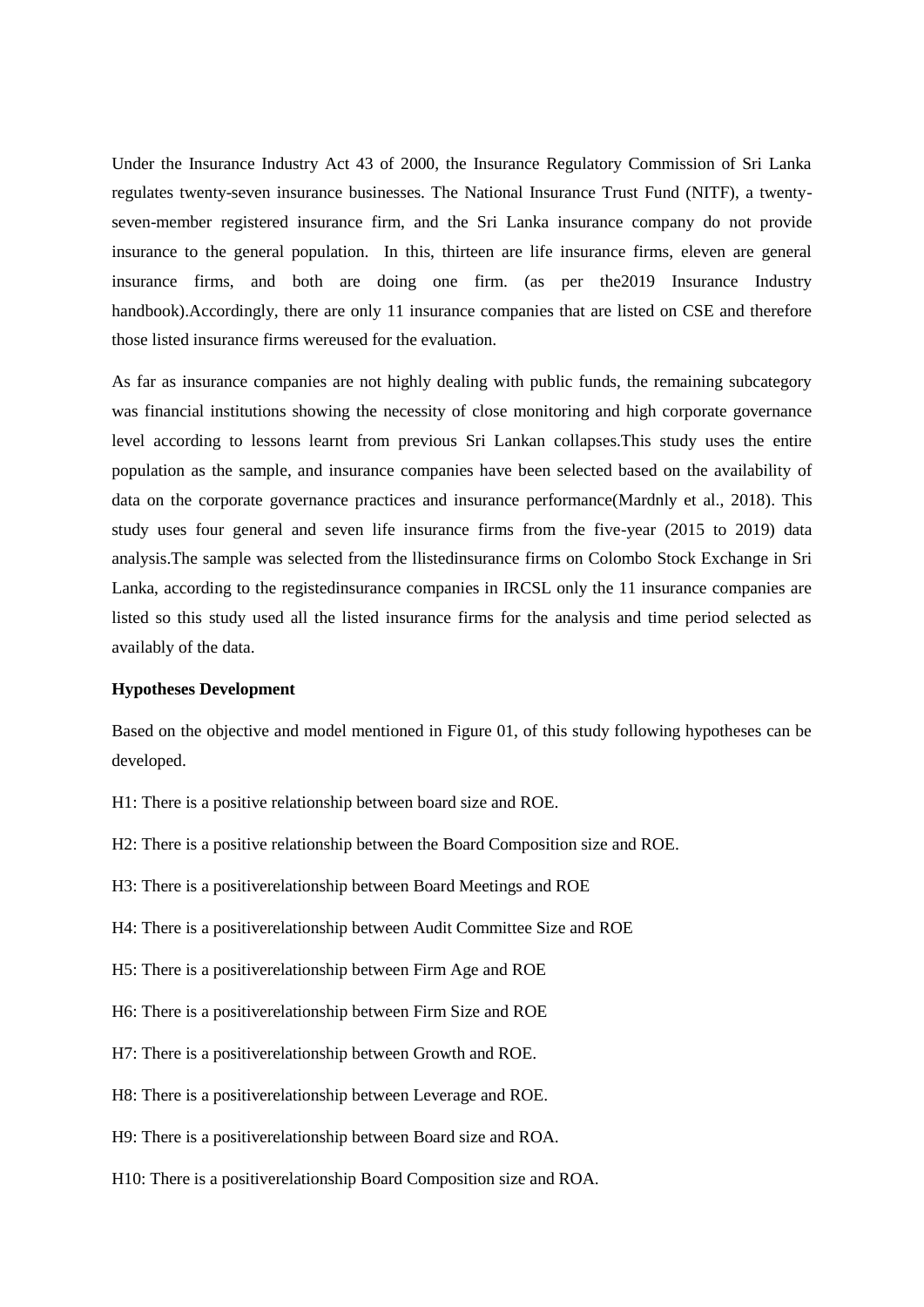H11: There is a positiverelationship between Board Meetings and ROA

H12: There is a positiverelationship between Audit Committee Size and ROA

H13: There is a positiverelationship between Firm Age and ROA

H14: There is a positiverelationship between Firm Size and ROA

H15: There is a positiverelationship between Growth and ROA.

H16: There is a positiverelationship between Leverage and ROA.

It is expected to analyze data using a multiple regression model. To assess each dependent variable's impact from independent variables, it is needed to build two regression lines. In this model, firm age, firm size,leverage, andgrowth considered are control variables. The two regression models as follows,

## **Equation Number 01 -**

ROE it =  $\alpha$ 0 + β1. Board size<sub>it</sub> + β2. Board Composition <sub>it</sub> + β3.Board Meetings it + β4. Audit Committee Size it + β5. Firm Age it + β6. Firm Size it + β7. Growth it + β8. Leverage it +  $\varepsilon_{it}$ 

## **Equation Number 02 -**

ROA it =  $\alpha$ 0 +  $\beta$ 1. Board size<sub>it</sub> +  $\beta$ 2. Board\_Composition <sub>it</sub> +  $\beta$ 3. Board\_Meetings it + β4. Audit Committee Size it + β5. Firm Age it + β6. Firm Size it + β7. Growth it + β8. Leverage it +  $\varepsilon_{it}$ 

Apart from the regression analysis, descriptive statistics, multiple regression analysis, correlation, and collinearity statistics have been performed using SPSS to investigate the impact of corporate governance on insurance companies' financial performance (Zabria et al., 2016).Descriptive statistics are shown to measure the central tendency and dispersion of variables. Moreover, a correlation matrix presented to identify multicollinearity among independent variables. the data used for this study are panel data (these data include both time series and cross-sectional data).

This study significantly contributed to the Sri Lankan insurance industry; it analysesthe corporate governance establishment in the Sri Lankan context. There are limited studies on the insurance industry's corporate governance whereas more studies on other respective industries. However, this study fiils the theoretical and research gap related to the insurance industry contributing to its growth.

#### **FINDINGS AND DISCUSSION**

**Model 1. Measure Correlation ROE with the Independent variables +Controllable variables**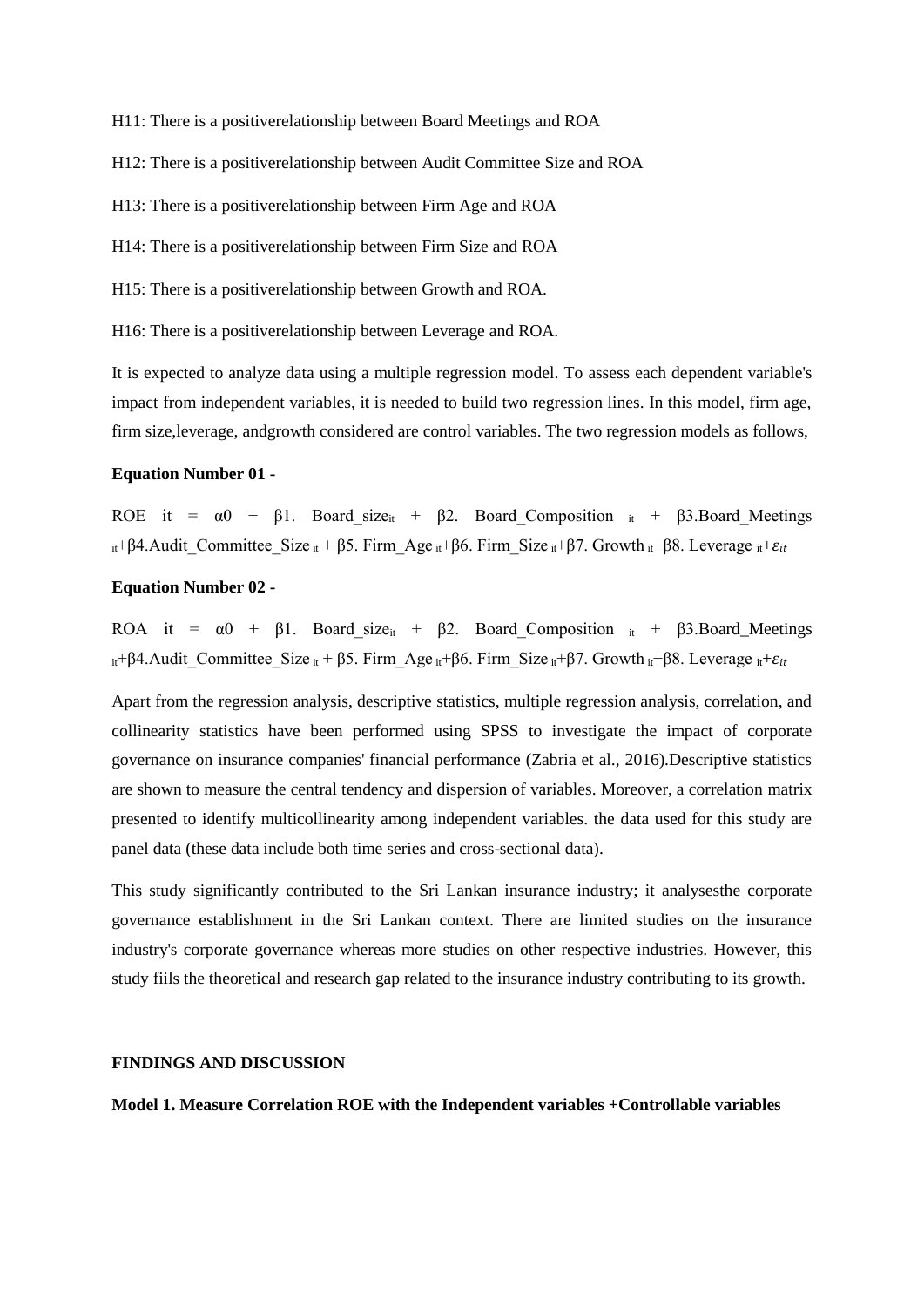The correlation between the independent and controllable variables and the dependent variable is summarized in the table below. It depicts the relationship between the ROE and the independent and controlled variables.

The Table 02displays that board size, board composition, board meetings, firm age, firm size, growth andleverage variables are positively related to the financial performance, ROE of insurance companies. However, audit committee size (Total member of an audit committee) is not associated with the insurance company performance, and, this table also shows negative relationship. Furthermore, this table also represents the correlation between the independent variable to each other.

It also reveals that the size of the audit committee is inversely associated to board meetings and growth. Board size, on the other hand, is positively related to board composition, audit committee, firm age, firm size, and leverage. However, board size was negatively connected with board meeting and growth, implying that the number of independent directors is mostly determined by the board of directors.The table 02 shows the board composition positively correlated with audit committee, firm age, firm size and leverage. Still, the board composition negatively associated with board meeting and growth.

| <b>Variables</b> |              | <b>ROE</b>               | Board size               | Composition<br>Board | <b>Board Meetings</b> | Committee Size<br><b>Audit</b> | Firm age                 | Firm size | Growth  | Leverage       |
|------------------|--------------|--------------------------|--------------------------|----------------------|-----------------------|--------------------------------|--------------------------|-----------|---------|----------------|
| Pea              | <b>ROE</b>   | 1.00                     | .025                     | .070                 | .009                  | $-176$                         | .10                      | .405      | .256    | .18            |
| rson             |              |                          |                          |                      |                       |                                | 3                        |           |         | $\mathbf{1}$   |
| Cor              | Board size   | .025                     | 1.00                     | .743                 | $-.208$               | .498                           | .64                      | .626      | $-436$  | .06            |
| rela             |              |                          |                          |                      |                       |                                | $\boldsymbol{0}$         |           |         | 3              |
| tion             |              |                          |                          |                      |                       |                                |                          |           |         |                |
|                  | Board        | .070                     | .743                     | 1.00                 | $-.485$               | .488                           | .53                      | .358      | $-.366$ | .04            |
|                  | Comp         |                          |                          | $\boldsymbol{0}$     |                       |                                | 9                        |           |         | $\sqrt{2}$     |
|                  | <b>Board</b> | .009                     | $\overline{\phantom{a}}$ | $-.485$              | 1.00                  | $-.174$                        | $\overline{\phantom{a}}$ | .019      | $-.093$ | .10            |
|                  | Meet.        |                          | .208                     |                      | $\boldsymbol{0}$      |                                | .24                      |           |         | $\overline{4}$ |
|                  |              |                          |                          |                      |                       |                                | 9                        |           |         |                |
|                  | Audit        | $\overline{\phantom{a}}$ | .498                     | .488                 | $-174$                | 1.00                           | .51                      | .121      | $-418$  | .10            |
|                  | Comm.        | .176                     |                          |                      |                       | $\boldsymbol{0}$               | 6                        |           |         | 6              |
|                  | Firm age     | .103                     | .640                     | .539                 | $-.249$               | .516                           | 1.0                      | .675      | $-.507$ | .35            |

*Table 02 - Correlation of Variable*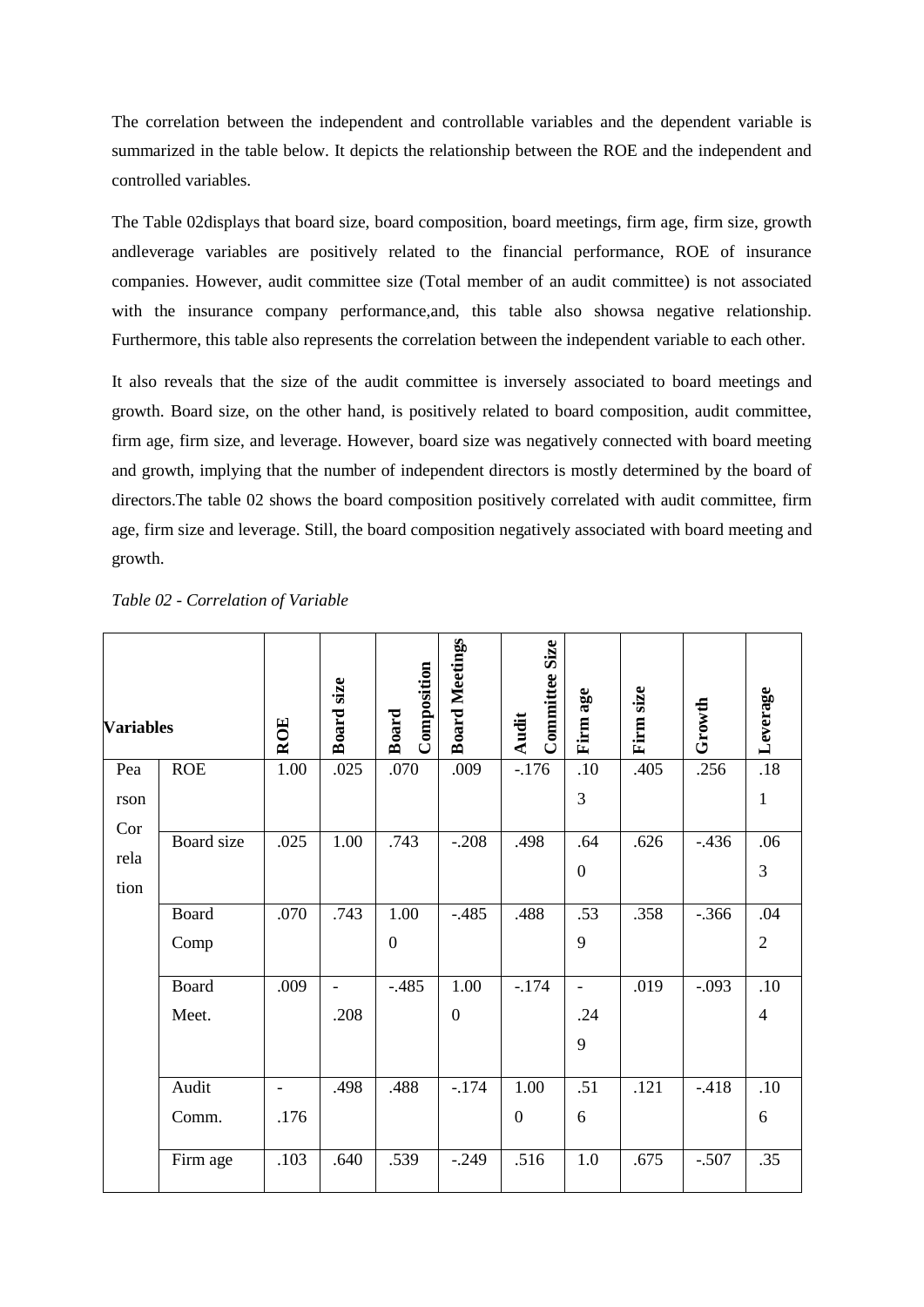|               |            |                      |                          |                      |                      |                 | $\boldsymbol{0}$         |                      |                      | 9                        |
|---------------|------------|----------------------|--------------------------|----------------------|----------------------|-----------------|--------------------------|----------------------|----------------------|--------------------------|
|               | Firm size  | .405                 | .626                     | .358                 | .019                 | .121            | .67                      | 1.00                 | $-.219$              | .40                      |
|               |            |                      |                          |                      |                      |                 | 5                        | $\boldsymbol{0}$     |                      | 9                        |
|               | Growth     | .256                 | $\overline{\phantom{a}}$ | $-.366$              | $-.093$              | $-.418$         | $\overline{\phantom{a}}$ | $-.219$              | 1.00                 | $\overline{\phantom{a}}$ |
|               |            |                      | .436                     |                      |                      |                 | .50                      |                      | $\boldsymbol{0}$     | .17                      |
|               |            |                      |                          |                      |                      |                 | $\overline{7}$           |                      |                      | 6                        |
|               | Leverage   | .181                 | .063                     | .042                 | .104                 | .106            | .35                      | .409                 | $-176$               | 1.0                      |
|               |            |                      |                          |                      |                      |                 | 9                        |                      |                      | $\boldsymbol{0}$         |
| Sig(          | ROE        | $\ddot{\phantom{0}}$ | .429                     | .305                 | .474                 | .099            | .22                      | .001                 | .030                 | .09                      |
| $1-$<br>taile |            |                      |                          |                      |                      |                 | $8\,$                    |                      |                      | $\overline{3}$           |
| d)            | Board size | .429                 | $\ddot{\phantom{a}}$     | .000                 | .063                 | .000            | .00                      | .000                 | .000                 | .32                      |
|               |            |                      |                          |                      |                      |                 | $\boldsymbol{0}$         |                      |                      | 5                        |
|               | Board      | .305                 | .000                     | $\ddot{\phantom{a}}$ | .000                 | .000            | .00                      | .004                 | .003                 | .38                      |
|               | Comp.      |                      |                          |                      |                      |                 | $\boldsymbol{0}$         |                      |                      | $\mathbf{1}$             |
|               | Board      | .474                 | .063                     | .000                 | $\ddot{\phantom{a}}$ | .102            | .03                      | .446                 | .250                 | .22                      |
|               | Meet.      |                      |                          |                      |                      |                 | 3                        |                      |                      | 5                        |
|               | Audit      | .099                 | .000                     | .000                 | .102                 |                 | .00                      | .190                 | .001                 | .22                      |
|               | Comm.      |                      |                          |                      |                      |                 | $\boldsymbol{0}$         |                      |                      | $\mathbf{1}$             |
|               | Firm age   | .228                 | .000                     | .000                 | .033                 | .000            | $\ddot{\phantom{a}}$     | .000                 | .000                 | .00                      |
|               |            |                      |                          |                      |                      |                 |                          |                      |                      | $\overline{4}$           |
|               | Firm size  | .001                 | .000                     | .004                 | .446                 | .190            | .00                      | $\ddot{\phantom{a}}$ | .054                 | .00.                     |
|               |            |                      |                          |                      |                      |                 | $\boldsymbol{0}$         |                      |                      | $\mathbf{1}$             |
|               | Growth     | .030                 | .000                     | .003                 | .250                 | .001            | .00                      | .054                 | $\ddot{\phantom{a}}$ | $.10\,$                  |
|               |            |                      |                          |                      |                      |                 | $\boldsymbol{0}$         |                      |                      | $\boldsymbol{0}$         |
|               | Leverage   | .093                 | .325                     | .381                 | .225                 | .221            | .00.                     | .001                 | .100                 | $\ddot{\phantom{a}}$     |
|               |            |                      |                          |                      |                      |                 | $\overline{4}$           |                      |                      |                          |
| ${\bf N}$     | ROE        | 55                   | 55                       | 55                   | 55                   | 55              | 55                       | 55                   | 55                   | $\overline{55}$          |
|               | Board size | 55                   | 55                       | 55                   | 55                   | 55              | 55                       | 55                   | 55                   | 55                       |
|               | Board      | $\overline{55}$      | $\overline{55}$          | $\overline{55}$      | $\overline{55}$      | $\overline{55}$ | $\overline{55}$          | $\overline{55}$      | $\overline{55}$      | $\overline{55}$          |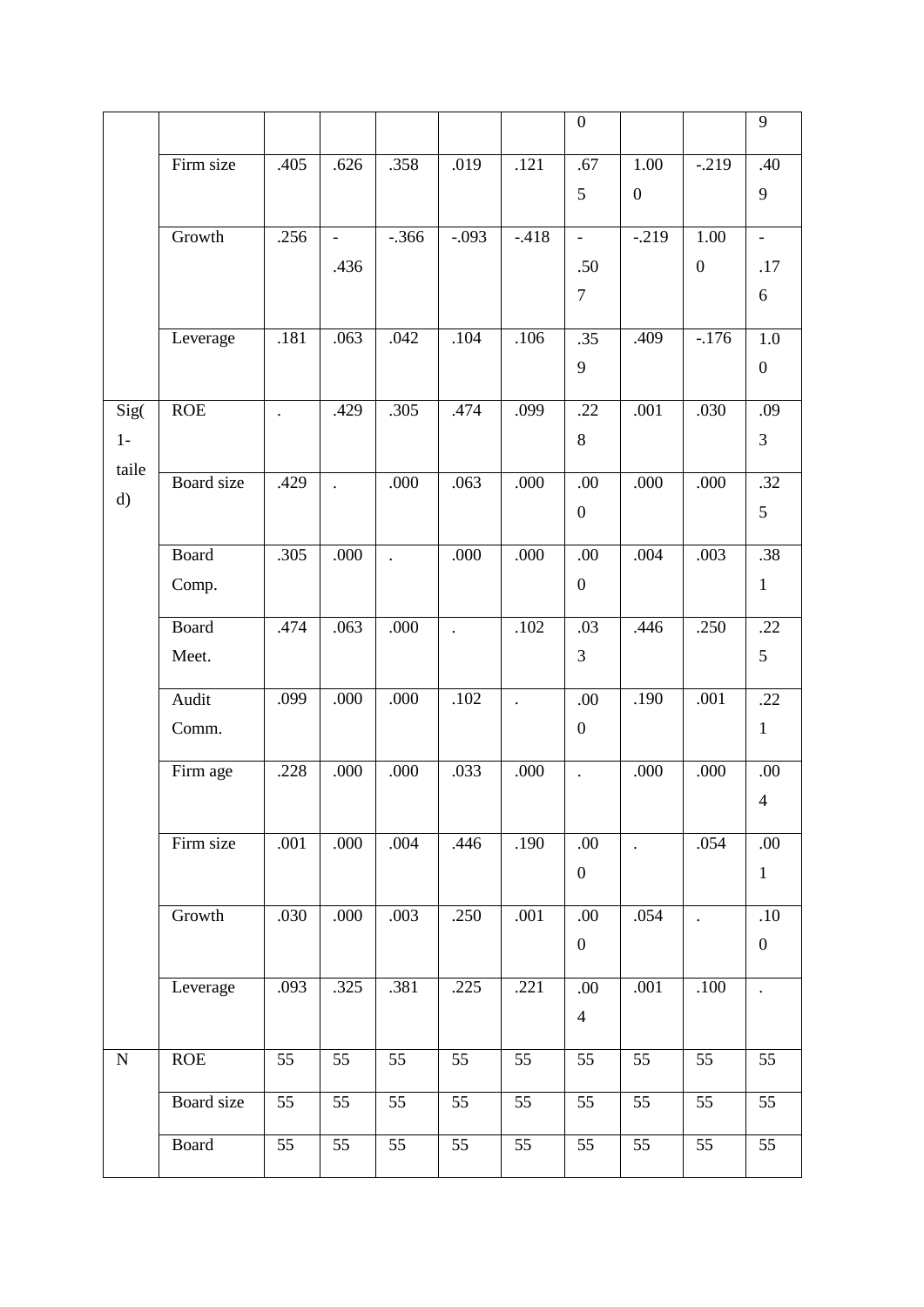| Comp.        |    |    |    |    |    |    |    |    |    |
|--------------|----|----|----|----|----|----|----|----|----|
| <b>Board</b> | 55 | 55 | 55 | 55 | 55 | 55 | 55 | 55 | 55 |
| Meet.        |    |    |    |    |    |    |    |    |    |
| Audit        | 55 | 55 | 55 | 55 | 55 | 55 | 55 | 55 | 55 |
| Comm.        |    |    |    |    |    |    |    |    |    |
| Firm age     | 55 | 55 | 55 | 55 | 55 | 55 | 55 | 55 | 55 |
| Firm size    | 55 | 55 | 55 | 55 | 55 | 55 | 55 | 55 | 55 |
| Growth       | 55 | 55 | 55 | 55 | 55 | 55 | 55 | 55 | 55 |
| Leverage     | 55 | 55 | 55 | 55 | 55 | 55 | 55 | 55 | 55 |

**Source: SPSS Output**

## **Model 2. Measure Correlation ROA with the Independent variables + Controllable variable**

Table03 summarizes the correlation among the independent variable and controllable variable with the dependent variable. It shows the ROA correlated with the independent variables and controllable variables.In this regression analysis, the insurance company's financial performance represents the Return on Assets and its measure of the relationship with the independent variables.

Table 03depictsthat board size, board composition, board meetings, firm size, and growth variables have appositive relationship with the financial performance ROA of insurance companies. The relationship between audit committee size (total member of an audit committee), firm age (natural logarithm of years since incorporation) and leverage (total debt, assets ratio) variables are negatively related to firm performance, and the table show the negative relationship. Furthermore, this table also represents the correlation between the independent variable to each other. It shows that the board meetings and the growth are also negatively related to the audit committee size. However, board size has a positive relationship with the board composition, audit committee, firm age, firm size and leverage. However, thboard size negatively correlates with the board meeting and growth, which means the board of directors plays a significant role in determining the number of independent directors.

This table shows the board composition positively correlated with the audit committee, firm age, firm size and leverage. Still, the board composition negatively correlates with board the meeting and growth.

#### *Table 03- Correlation of Variable*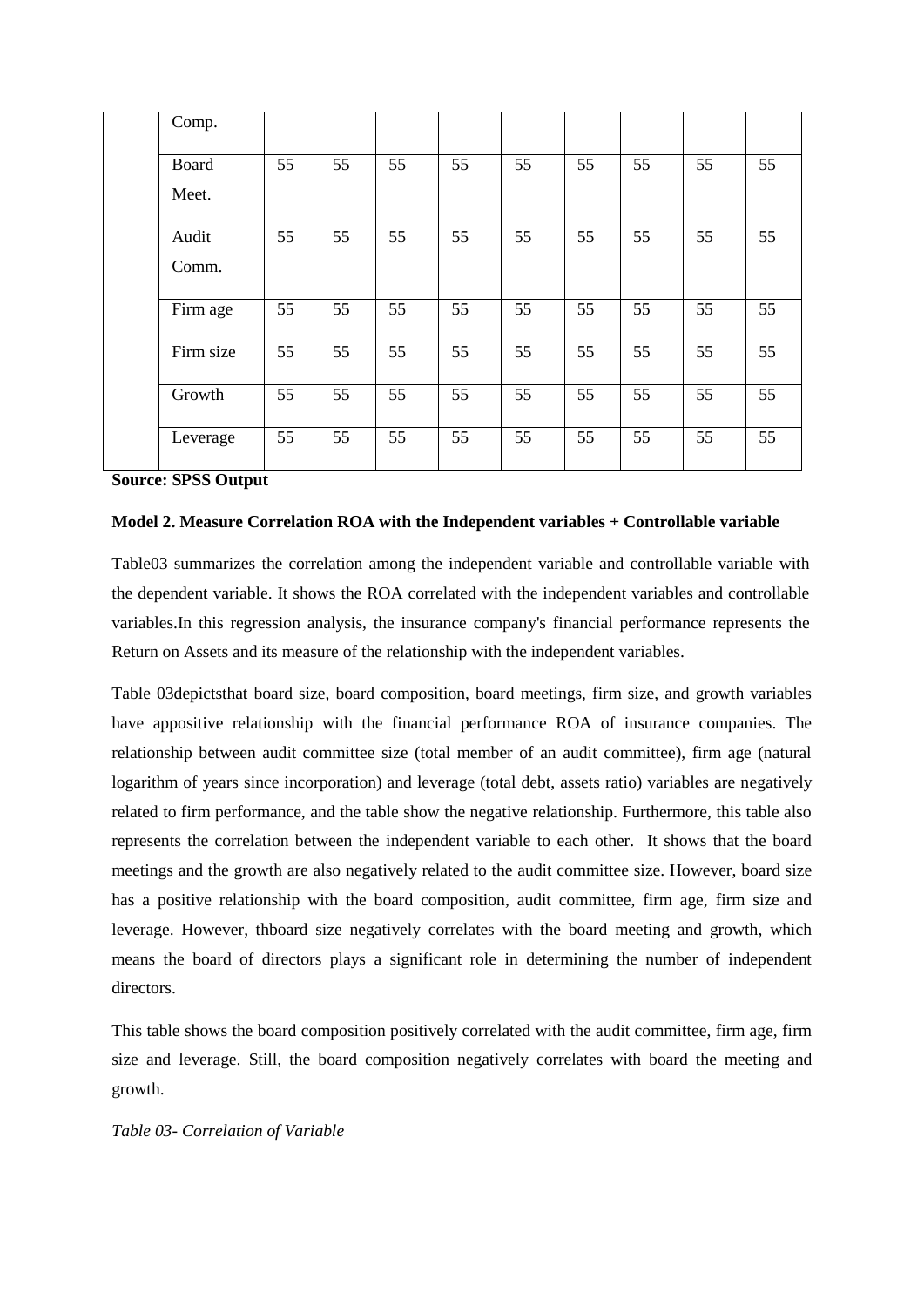| <b>Variables</b>      |                       | ROA                    | Board size           | Composition<br><b>Board</b> | <b>Board Meetings</b> | Committee Size<br>Audit | Firm age                                            | Firm size | Growth  | Leverage                       |
|-----------------------|-----------------------|------------------------|----------------------|-----------------------------|-----------------------|-------------------------|-----------------------------------------------------|-----------|---------|--------------------------------|
| Pea                   | <b>ROA</b>            |                        |                      |                             |                       |                         | $\overline{\phantom{a}}$                            |           |         | $\overline{\phantom{a}}$       |
| rson                  |                       | 1.00                   | .026                 | .072                        | .076                  | $-169$                  | .02                                                 | .259      | .201    | .08                            |
| Cor                   |                       |                        |                      |                             |                       |                         | 6                                                   |           |         | $\overline{4}$                 |
| rela<br>tion          | <b>Board</b> size     | .026                   | 1.00                 | .743                        | $-.208$               | .498                    | .64<br>$\boldsymbol{0}$                             | .626      | $-436$  | .06<br>3                       |
|                       | <b>Board</b><br>Comp  | .072                   | .743                 | 1.00                        | $-.485$               | .488                    | .53<br>9                                            | .358      | $-.366$ | .04<br>$\overline{2}$          |
|                       | <b>Board</b><br>Meet. | .076                   | .208                 | $-.485$                     | 1.00                  | $-.174$                 | $\blacksquare$<br>.24<br>9                          | .019      | $-.093$ | .10<br>$\overline{4}$          |
|                       | Audit<br>Comm.        | $\blacksquare$<br>.169 | .498                 | .488                        | $-.174$               | 1.00                    | $\overline{.51}$<br>6                               | .121      | $-418$  | $.10\,$<br>6                   |
|                       | Firm age              | $\overline{a}$<br>.026 | .640                 | .539                        | $-.249$               | .516                    | $1.0\,$<br>$\boldsymbol{0}$                         | .675      | $-.507$ | .35<br>9                       |
|                       | Firm size             | .259                   | .626                 | .358                        | .019                  | .121                    | .67<br>5                                            | 1.00      | $-219$  | .40<br>9                       |
|                       | Growth                | .201                   | .436                 | $-.366$                     | $-.093$               | $-418$                  | $\overline{\phantom{a}}$<br>.50<br>$\boldsymbol{7}$ | $-.219$   | 1.00    | $\blacksquare$<br>.17<br>$6\,$ |
|                       | Leverage              | $\blacksquare$<br>.084 | .063                 | .042                        | .104                  | .106                    | .35<br>9                                            | .409      | $-176$  | $1.0\,$<br>$\boldsymbol{0}$    |
| Sig(<br>$1-$          | ROA                   |                        | .426                 | .301                        | .291                  | .109                    | .42<br>5                                            | .028      | .071    | .27<br>$\mathbf{1}$            |
| taile<br>$\mathbf{d}$ | Board size            | .426                   | $\ddot{\phantom{0}}$ | .000                        | .063                  | .000                    | .00.<br>$\boldsymbol{0}$                            | .000      | .000    | .32<br>5                       |
|                       | <b>Board</b><br>Comp. | .301                   | .000                 | $\ddot{\phantom{0}}$        | .000                  | .000                    | .00<br>$\boldsymbol{0}$                             | .004      | .003    | .38<br>$\mathbf{1}$            |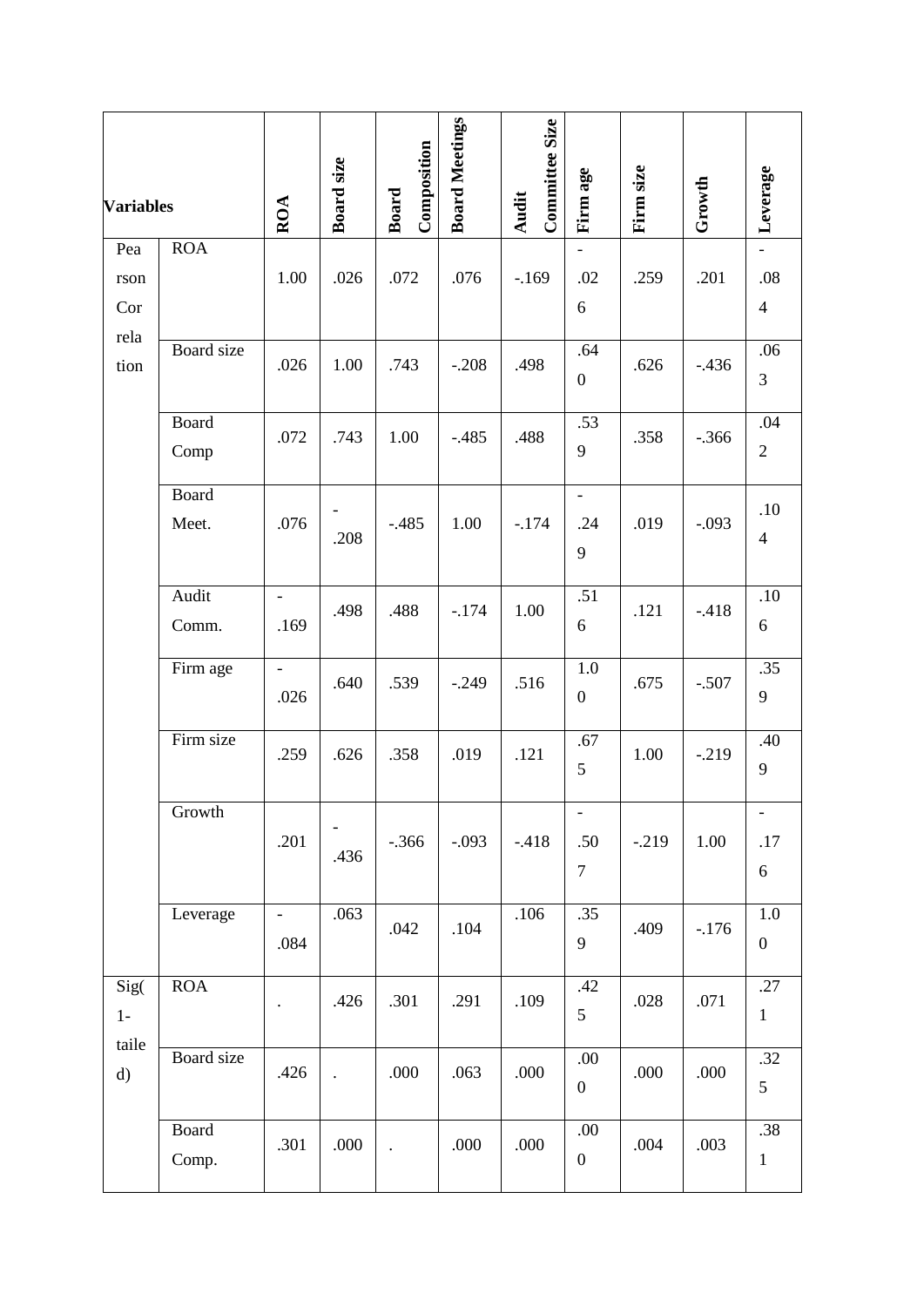|           | <b>Board</b><br>Meet. | .291            | .063            | .000            |                 | .102                 | .03<br>3                | .446                 | .250            | .22<br>$5\overline{)}$  |
|-----------|-----------------------|-----------------|-----------------|-----------------|-----------------|----------------------|-------------------------|----------------------|-----------------|-------------------------|
|           | Audit<br>Comm.        | .109            | .000            | .000            | .102            | $\ddot{\phantom{0}}$ | .00<br>$\boldsymbol{0}$ | .190                 | .001            | .22<br>$\mathbf{1}$     |
|           | Firm age              | .425            | .000            | .000            | .033            | .000                 | $\ddot{\phantom{0}}$    | .000                 | .000            | .00<br>$\overline{4}$   |
|           | Firm size             | .028            | .000            | .004            | .446            | .190                 | .00<br>$\boldsymbol{0}$ | $\ddot{\phantom{0}}$ | .054            | .00<br>$\mathbf{1}$     |
|           | Growth                | .071            | .000            | .003            | .250            | .001                 | .00<br>$\boldsymbol{0}$ | .054                 | $\bullet$       | .10<br>$\boldsymbol{0}$ |
|           | Leverage              | .271            | .325            | .381            | .225            | .221                 | .00<br>$\overline{4}$   | .001                 | .100            | $\ddot{\phantom{0}}$    |
| ${\bf N}$ | ROA                   | 55              | $\overline{55}$ | $\overline{55}$ | 55              | 55                   | $\overline{55}$         | $\overline{55}$      | 55              | 55                      |
|           | Board size            | 55              | 55              | 55              | 55              | 55                   | 55                      | 55                   | 55              | $\overline{55}$         |
|           | <b>Board</b><br>Comp. | 55              | 55              | 55              | 55              | 55                   | 55                      | 55                   | 55              | 55                      |
|           | Board<br>Meet.        | 55              | 55              | 55              | 55              | 55                   | 55                      | 55                   | 55              | 55                      |
|           | Audit<br>Comm.        | 55              | 55              | 55              | 55              | 55                   | 55                      | 55                   | 55              | 55                      |
|           | Firm age              | 55              | 55              | 55              | 55              | 55                   | 55                      | 55                   | 55              | 55                      |
|           | Firm size             | $\overline{55}$ | $\overline{55}$ | $\overline{55}$ | $\overline{55}$ | $\overline{55}$      | $\overline{55}$         | $\overline{55}$      | $\overline{55}$ | $\overline{55}$         |
|           | Growth                | $\overline{55}$ | 55              | 55              | 55              | 55                   | 55                      | 55                   | 55              | 55                      |
|           | Leverage              | $\overline{55}$ | $\overline{55}$ | $\overline{55}$ | $\overline{55}$ | $\overline{55}$      | $\overline{55}$         | $\overline{55}$      | $\overline{55}$ | $\overline{55}$         |

**Source: SPSS Output**

*Table 04- Summary of Regression Model 1*

| Model R | A |  | Adjusted Std. Error | <b>Change Statistics</b> | <b>Durbin</b> |
|---------|---|--|---------------------|--------------------------|---------------|
|---------|---|--|---------------------|--------------------------|---------------|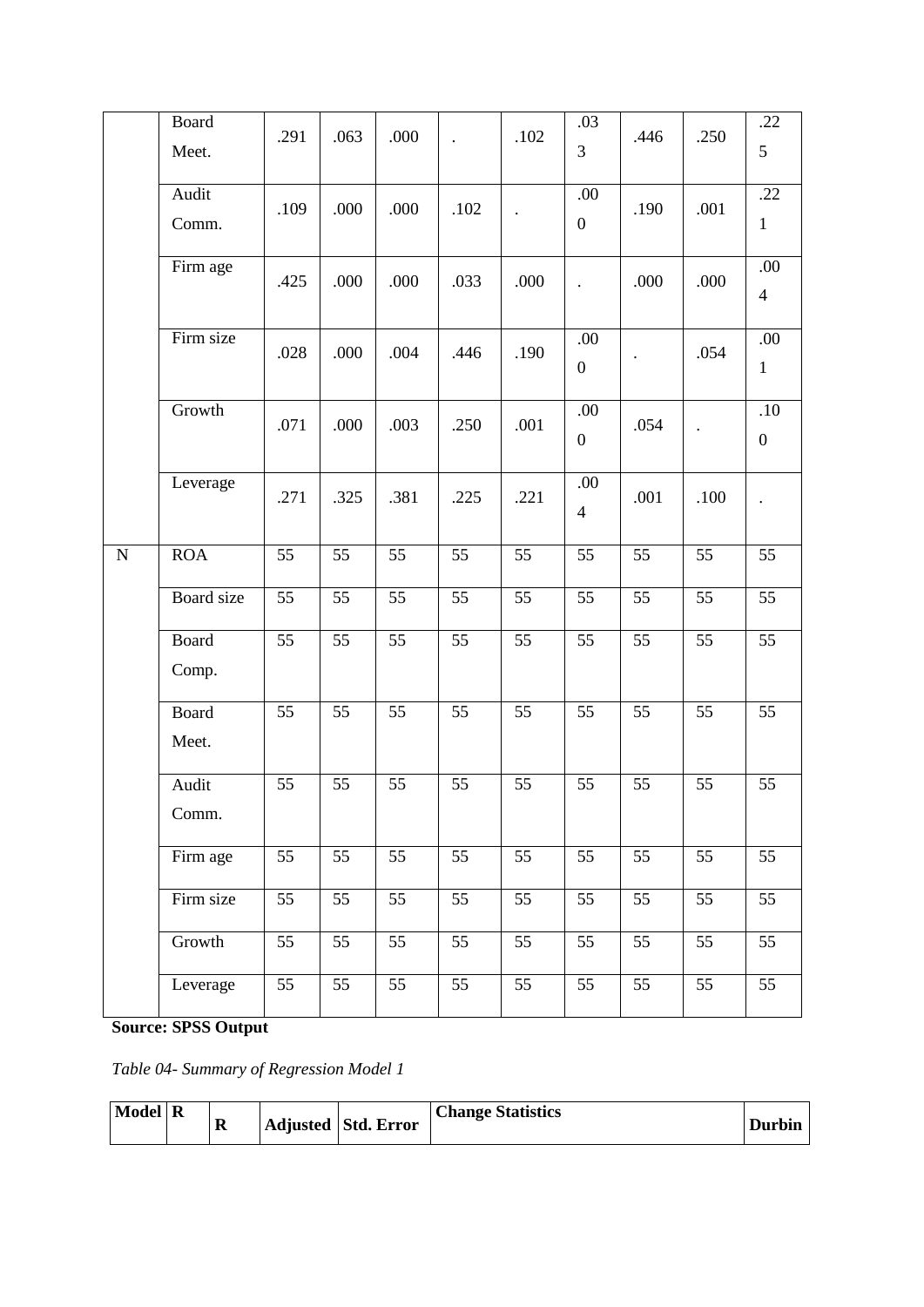|      | Squa $\vert$ R |               | of the          | R             |              |     |                 | Sig.<br>$\mathbf F$ |              |
|------|----------------|---------------|-----------------|---------------|--------------|-----|-----------------|---------------------|--------------|
|      | re             | <b>Square</b> | <b>Estimate</b> | <b>Square</b> | <b>Chang</b> |     |                 | <b>Chang</b>        | <b>Watso</b> |
|      |                |               |                 | <b>Change</b> | e            | df1 | df <sub>2</sub> | l e                 | n            |
|      |                |               |                 |               |              |     |                 |                     |              |
| .606 | .367           | .257          | 20.034          | .367          | 3.341        | 8   | 46              | .004                | 2.043        |
|      |                |               |                 |               |              |     |                 |                     |              |

**Source: SPSS Output**

- a. *Predictors: (Constant), Leverage, Board Composition, Growth, Firm size, Audit Committee Size, Board Meetings, Firm age, Board size*
- b. *Dependent Variable: ROE*

Table04shows multiple linear regression, which is related to ROE as the dependent variable. The table shows how to influence independent variable (board size,board composition,board meetings, audit committee size,firm age,firm size,growth, and leverage) to the dependent variable ROE. R's value is estimated as 60.60 %, R2 is 36.70 %, and adjusted R2 is 25.70 % from the multiple regressions. This indicates that the independent variable determines 36.70 % of the ROE variance. The regression model results are denoting that the ROE is affected by the other variables at 60.60 %. Furthermore, in this result, the adjusted R square is 25.70 %. It suggests that the independent variables' quality explains the variation in sampled insurance companies' dependent variable.

**Table 05- Summary of Regression Model 2**

|                |         |         |               |                 | <b>Change Statistics</b> |       |     |     |           | <b>Durbin</b> |
|----------------|---------|---------|---------------|-----------------|--------------------------|-------|-----|-----|-----------|---------------|
|                |         | $\bf R$ | Adjusted      | Std. Error R    |                          | F     |     |     | Sig.<br>F |               |
|                |         | Squa    | R             | of              | the Square               | Chang |     |     | Chang     | <b>Watso</b>  |
| <b>Model</b>   | $\bf R$ | re      | <b>Square</b> | <b>Estimate</b> | <b>Change</b>            | e     | df1 | df2 | e         | n             |
|                |         |         |               |                 |                          |       |     |     |           |               |
| $\overline{2}$ | .518    | .268    | .141          | 7.180           | .268                     | 2.108 | 8   | 46  | .054      | 2.039         |
|                |         |         |               |                 |                          |       |     |     |           |               |

**Source: SPSS Output**

*a. Predictors: (Constant), Leverage, Board Composition, Growth, Firm size, Audit Committee Size, Board Meetings, Firm age, Board size*

## *b. Dependent Variable: ROA*

Above table 05shows multiple linear regression, which related to ROA, as the dependent variable. The table shows how to influence the independent variable to the dependent variable ROA. From the multiple regressions, the value of R,  $\mathbb{R}^2$  and adjusted  $\mathbb{R}^2$ estimated as 51.80 %, 26.80 % and 14.10%, respectively. This manifests that the independent variable determines 26.80 % of the ROA variance. The regression model results denote that the ROA is affected by the other variables at 51.80%.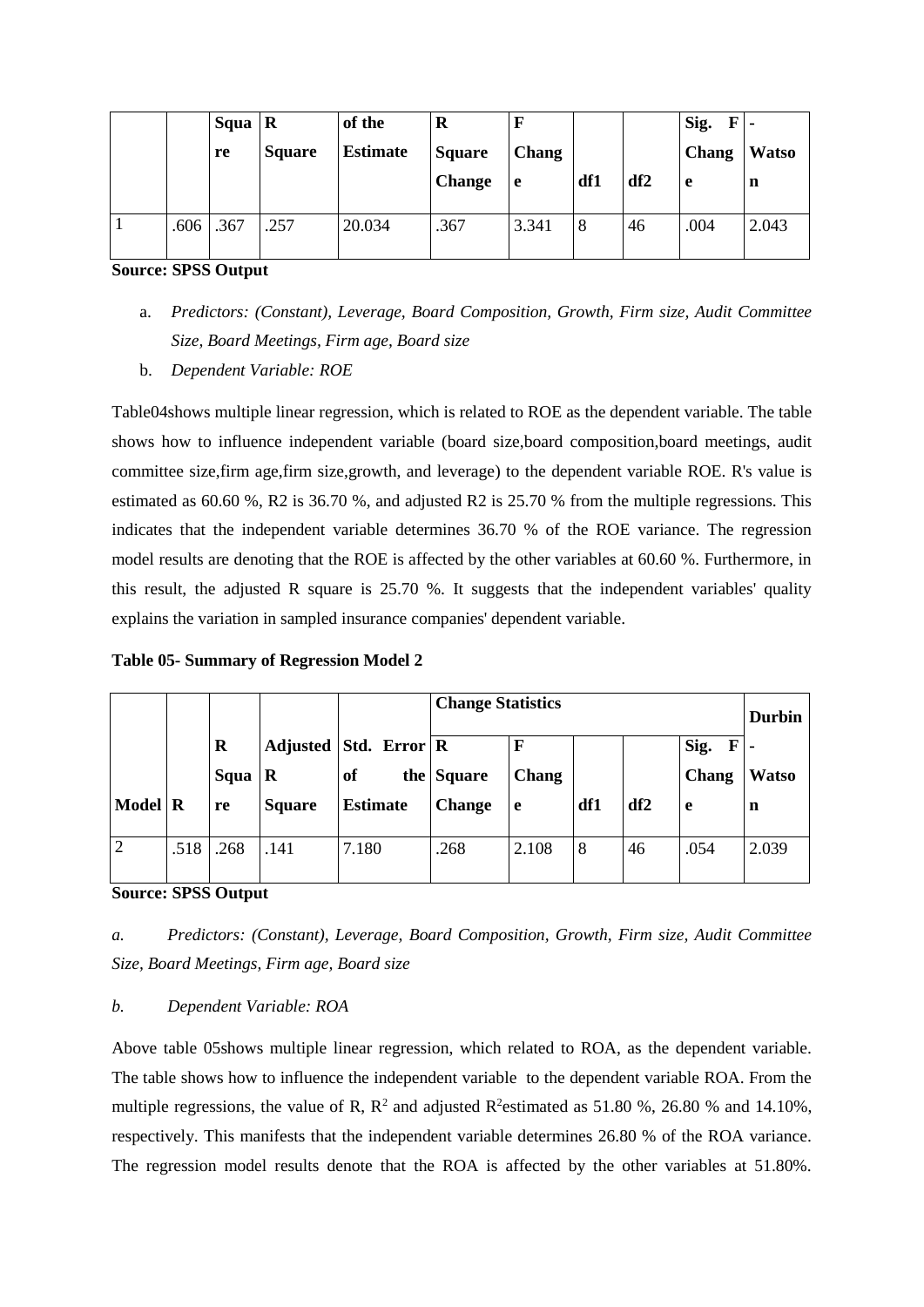Furthermore, in this result, the adjusted R square is 14.10 %, which suggests that the independent variables' quality explains variation in the dependent variable of sampled insurance companies.

#### **Discussion of the Study**

There is a link between the board size and firm performance-ROE, according to the theory proposed in this study. According to the findings, board size has a marginally positive link with firm performance and ROE. However, a study by Datta, 2018 shows a similar outcome. This study looked at the impact of corporate governance on financial performanceduring the period from 2010 to 2016 in Bangladesh's listed insurance companies, using a sample size of ten. The firm's performance; ROE is positively influenced by board size, although the effect is not considerable.

The second hypothesis states that there is a relationship between board composition and firm performance of ROE. The third hypothesis states that there is a relationship between board meetings and the firm performance of ROE. The analysis further revealed a positive relationship among variables. The fourth hypothesis depictsthat there is a relationship between audit committee size and firm performance- ROE. The result indicates that there is a negative relationship among variables.Dtta, 2018 also presents anegative relationship between audit committee size and firm performance - ROE; theaudit committee size negatively affects financial performance.

This study also examined the relationship between a controllable variable and the company performance to improve the study's efficiency. This fifth hypothesis states that there is a relationship between the firm age and ROE. The result indicates a positive relationship, the sixth and seventh hypothesis showthat the firm age and growth has a positiverelationship withROE. The eighth hypothesis states that there is a positive relationship between leverage and the firm performance-ROE. The result of this study finds that all the controllable variables positively affect the firm performance- ROE.

Table 06 indicated that the financial performance is measured using the return on asset and measure the relationship of corporate governance variables (Board size, Board Composition, Board Meetings & Audit Committee Size) and the controllable variables withthe performance (ROA). The nine hypotheses state that there is a significant relationship between board size and ROA. The analysis exhibits the board size positively relateswiththe ROA, and the nine hypotheses are accepted. The tenth hypothesis also states that there is a significant relationship between the board composition and firm performance- ROA, that positively affects the company's performance. The eleventh hypothesis indicatesthat there is a significant relationship between board meetings and the firm performance-ROA. The study findsa positive relationship with the variables. Audit committee size and firm age are negatively related to ROA, therefore,the hypotheses twelve and thirteen are not accepted. The fourteenth and the fifteenth hypothesis show thatthe here is a significant relationship between firm size and growth, respectively, for the firm performance- ROA. The study's result denotes a significant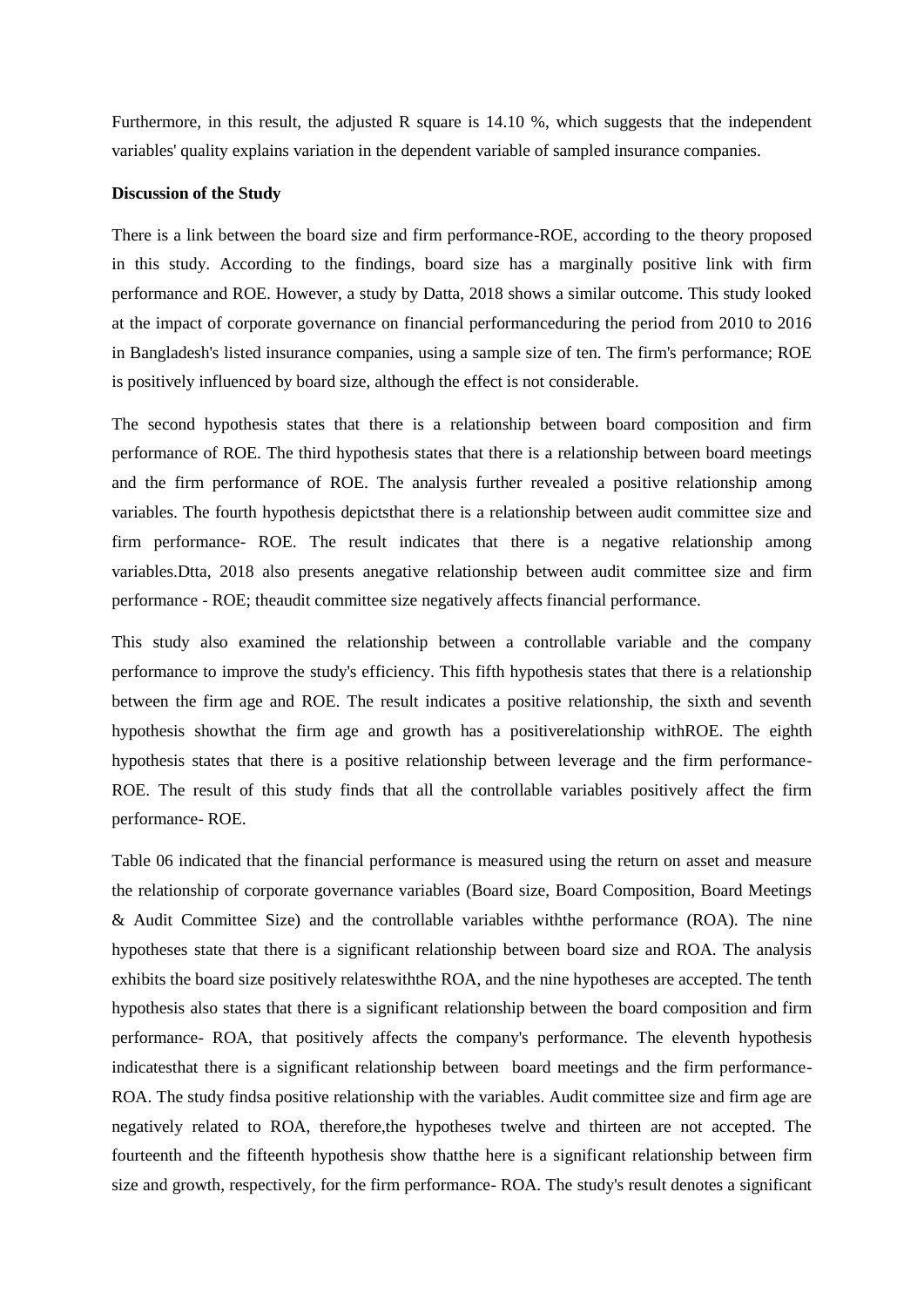positive relationship among variables. The final hypothesis shows thatthere is a significant relationship between the leverage and firm performance- ROA;thus,the study negatively related to ROA.

| <b>Hypothesises</b> | Relationship                         | <b>Findings</b>          |
|---------------------|--------------------------------------|--------------------------|
| H1                  | Between board size and ROE           | Positive Relationship    |
| H2                  | Between Board Composition and ROE    | Positive Relationship    |
| H3                  | Between Board Meetings and ROE       | Positive Relationship    |
| H <sub>4</sub>      | Between Audit Committee Size and ROE | Negative Relationship    |
| H <sub>5</sub>      | Between Firm age and ROE             | Positive Relationship    |
| H <sub>6</sub>      | Between Firm size and ROE            | Positive and Significant |
| H7                  | <b>Between Growth and ROE</b>        | Positive and Significant |
| H <sub>8</sub>      | Between Leverage and ROE             | Positive Relationship    |
| H <sub>9</sub>      | Between Board size and ROA           | Positive Relationship    |
| H <sub>10</sub>     | Between Board Composition and ROA    | Positive Relationship    |
| H11                 | Between Board Meetings and ROA       | Positive Relationship    |
| H12                 | Between Audit Committee Size and ROA | Negative Relationship    |
| H13                 | Between Firm age and ROA             | Negative Relationship    |
| H14                 | Between Firm size and ROA            | Positive and significant |
| H15                 | <b>Between Growth and ROA</b>        | Positive and significant |
| H16                 | Between Leverage and ROA             | Negative Relationship    |

Table 06. Summary of the Analysis

# **CONCLUSION AND RECOMMENDATIONS**

Relating to corporate governance, there are worldwide studies available. But fewer studies are conducted for the insurance firms. Nevertheless, there are few gaps between them. In the Sri Lankan context, there is lesser research available focusing on insurance firms. Therefore, this study contributedto fill that research gap.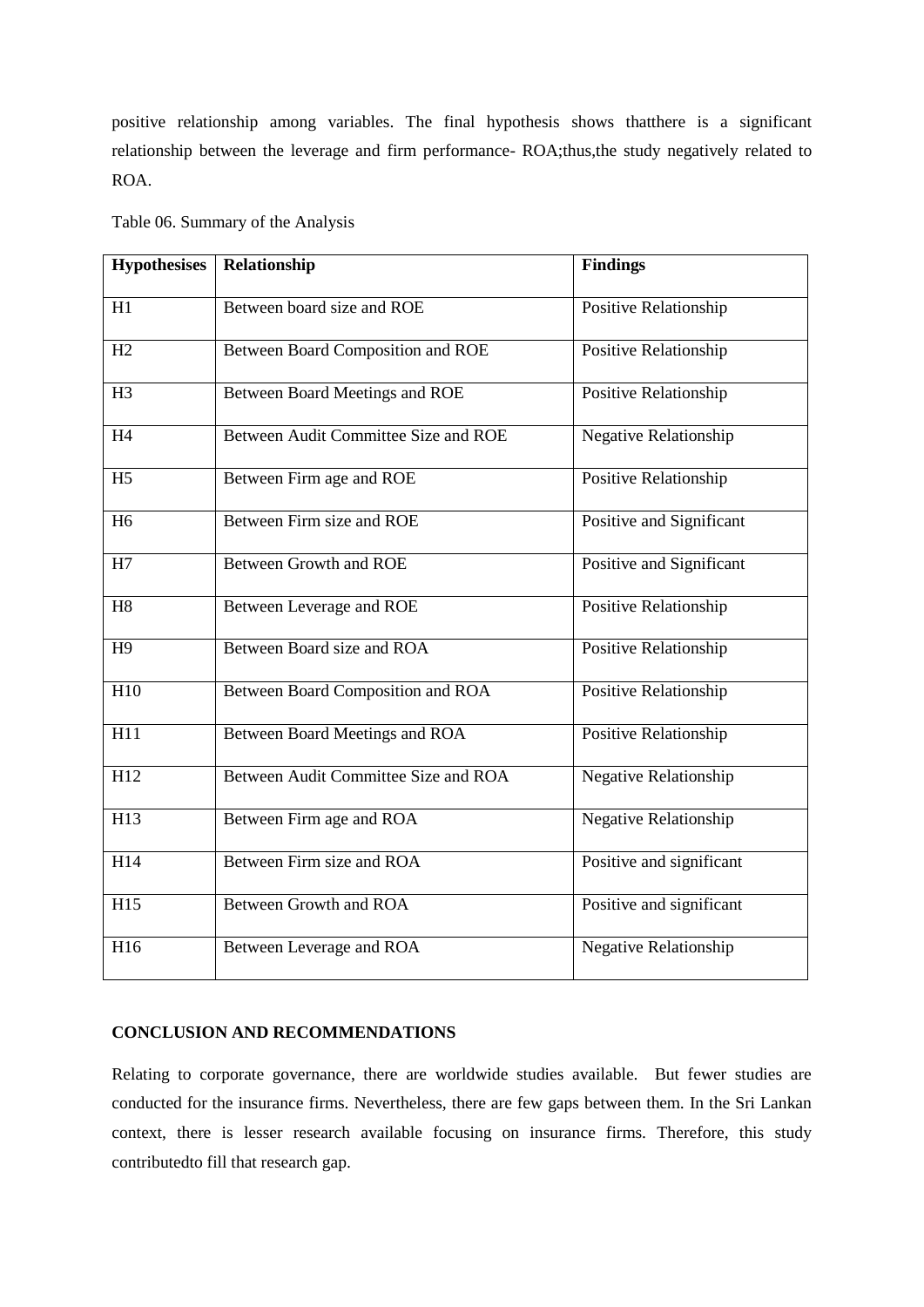The goal of this study was to determine the impact of corporate governance on the financial performance of Sri Lankan listed insurance companies. The relationship between corporate governance variables (board size, board composition, board meetings, and audit committee size) and controllable variables (firm age, firm size, growth, and leverage) used to improve the study's efficiency performance of insurance firms wasinvestigated in this study. According to the findings of this study, the corporate governance has an impact on the financial performance of Sri Lanka's publicly traded insurance businesses. A36.70%of relationship between firm performance ROE and the corporate governace, and a26.80%of relationship between firm performance ROA and the corporate governancewere respectively determined by the independent variables of corporate governance (board size, board composition, board meetings, and board audit committee size) as well as controllable variables (firm age, firm size, growth, and leverage).

The study found that, using the Pearson correlation, there is a positive relationship between board size, board composition, board meetings, firm age, firm size growth, and ROE leverage. Only the audit committee size is negatively related to the ROE. The ROA board size, board composition, board meetings, firm size, growth arepositively related, and audit committee size, firm age and leverage variables have a negative relationship.

#### **Suggestions for Further Research**

The study based on a five-year study period from 2015 to 2019 with the 11 listed insurance firms that are small in sample size with data availability. However, if the study had been conducted over a longer period of time with a larger sample size, it would have covered times of economic significance such as booms and recessions. This would have likely resulted in a longer temporal emphasis and, as a result, a greater dimension to the problem. A re-examination of the same case using primary data sources and insurance industry specialists could yield different results. This study used secondary data because the information can collect without hard commitments compared to primary models. For data analysis purposes, this study applied multiple linear regression models. Due to the shortcomings of using regression models, such as erroneous and misleading results, the researcher is unable togeneralize the findings with certainty when the variable values change.This study wasconductedpurely on quantitative methods. However, it is siggestedto go with quantitative and qualitative mixed methods of analysis if captured in many areas in corporate governance practices.

#### **REFERENCES**

Aberathna, D., Chandrasena, D., Perera, K., Ranasinghe, Y., Nadeeshika, S., Senarath, U., . . . Nanayakkara, S. (2019). An empirical analysis of impact of corporate governance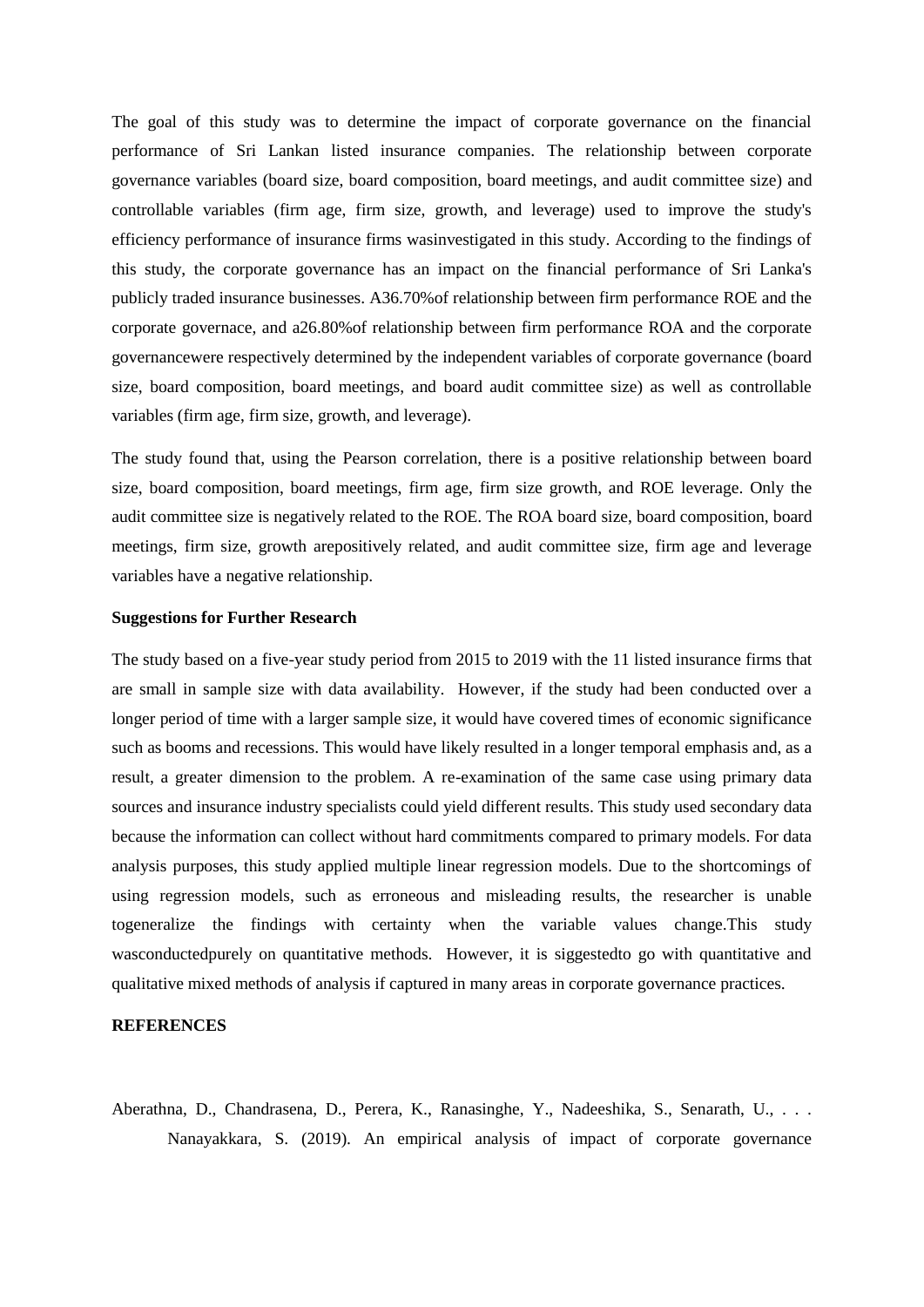characteristics on the financial performance of listed banking, finance &insurance companies in Sri Lanka.

- Alawattage, C., & Wickramasinghe, D. (2004). Governance in Dialects: Their Regimes and Roles of Accounting in Sri Lanka'. *paper presented to Fourth Asia Pacific Interdisciplinary Research in Accounting Conference, Singapore.*
- Armstrong, A., & Sweeney, M. (2002). Corporate Governance Disclosure: Demonstrating Corporate Social Responsibility through Social Reporting. *New Academy Review, Vol. 1, no. 2,*, pp. 51- 69.
- Bagshaw, G. T. (2014). Corporate Governance Mechanisms and Financial Performance of Listed Firms in Nigeria. *Global Journal of Contemporary Research in Accounting*.
- Bain, N., & Band, D. (1996). Winning Ways through Corporate Governance. *Macmillan Press Ltd, London.*
- Baysinger, B., & Butler, H. (1985). Corporate governance and board of directors: performance effects of changes in board composition. *journal of Law Economics and Orgainisation, 1(1)*, p 101- 24.
- Boyd, B. (1994). Board Control and CEO Compensation.
- Chagbadari, M. F. (2011). Corporate governance and firm performance. *nternational Conference on Sociality and Economic Development, 10 (1),*, p 484-489.
- Chagbadari, M. F. (2011). Corporate governance and firm performance. *international Conference on Sociality and Economic Development, 10 (1),*, p 484-489.
- Chowdary, N. (2002). Corporate Governance: Principles and Paradigms. *ICFAI Press, Hyderabad.*
- Clarke, T. (2004). Theories of Corporate Governance, The Philosophical Foundations of Corporate Governance, Routledge. *Taylor & Francis Group, London,New York*.
- Coleman, P. H.-Y. (2008). Reconstructing ripeness I: A study of constructive engagement in protracted social conflicts. *Conflict Resolution Quarterly, vol. 26, no. 1*, pp. 3-42.
- Datta, N. (2018). Impact of Corporate Governance on Financial Performance: A Study on DSE listed Insurance Companies in Bangladesh. *Global Journal of Management and Business Research*.
- Dehaene, A., De Vuyst, V., & Ooghe, H. (2001). Corporate performance and board structure in Belgian companies. *Long Range Planning, 34 (3),*, p 383-98.
- Donaldson, L., & Davis, J. (1991). Stewardship Theory or Agency Theory. *CEO Governance and Shareholder Returns', Australian Journal of Management, vol. 16*, pp. 49-64.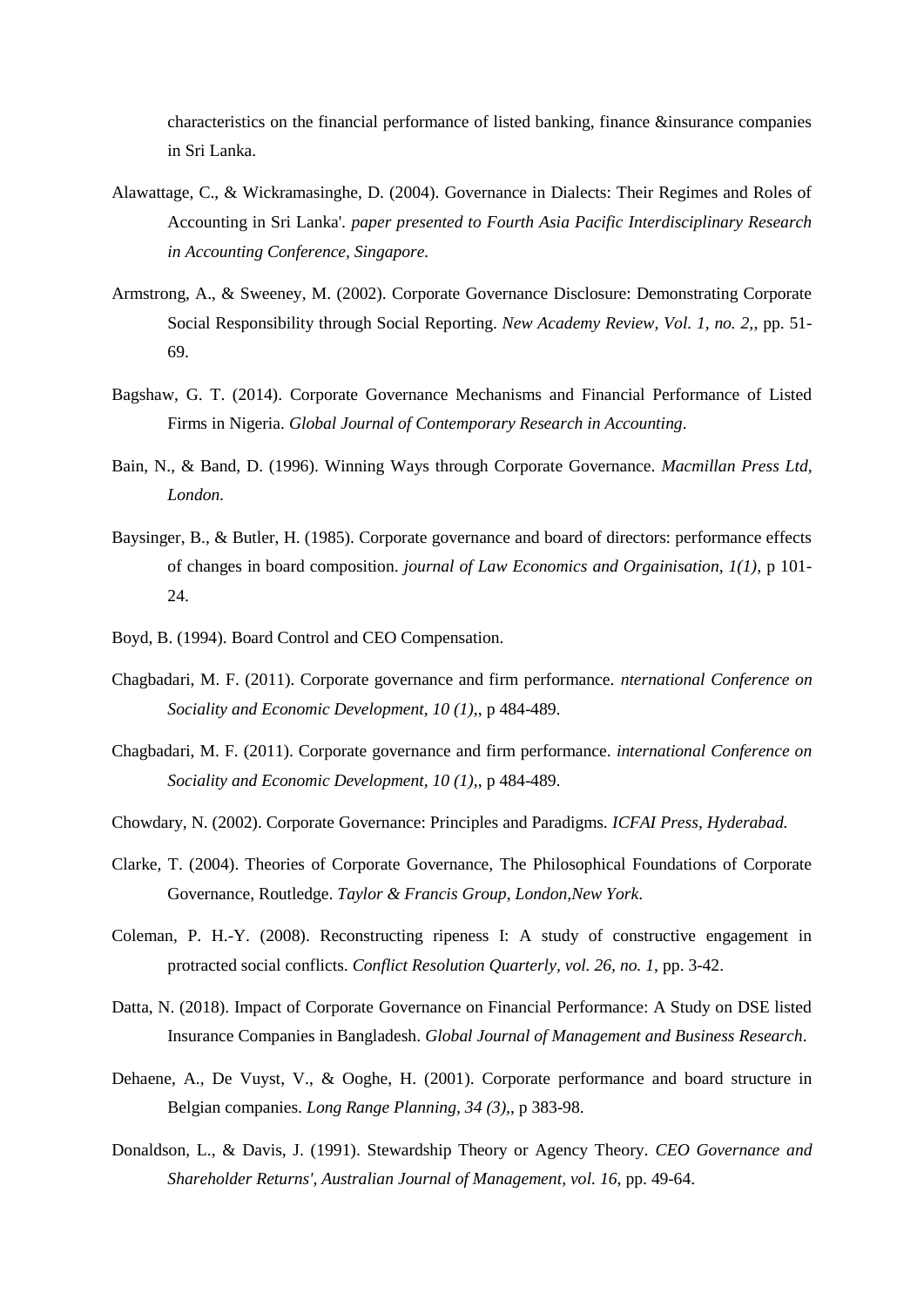- Donaldson, T. (1983). Constructing a Social Contract for Business" in Donaldson, T and Werhane, P. (Eds),. *Ethical Issues in Business, Prentice-Hall, Englewood Cliffs, NJ*.
- Epps, R. W., & Cereola, S. J. (2008). Do institutional shareholder services (ISS)corporate governance ratings reflect acompany's operating performance. *Critical Perspectives on Accounting 19 (2008) 1135–1148*.
- Eyenubo, A. (2013). The impact of bigger board size on financial performance for firms: the Nigerian experience,. *Journal of Research in International Business and Management, 3 (3),*, p 85-90.
- Farhan, A., Normala, S., & Azlan, O. a. (2017). Corporate governance effect on firms' performance evidence from the UAE. *Journal of Economic and Administrative Sciences*.
- Finkelstein, S., & D'Aveni, R. A. (1994). CEO duality as a double-edged sword: How board of directors balance entrenchment avoidance and unity of command,. *cademy of Management Journal, 37 (5),*, p 107-108.
- Freeman, R. (1984). Strategic Management: A Stakeholder Approach. *Pitman Publishing, Boston, MA.*
- Friedman, M. (1970). Social Responsibility of Business is to Increase Profits. *New York Times Magazine*, p 33+.
- Gibbs, P. (1993). Determinants of Corporate Restructuring:. *Takeover Threat and Free Cash Flow', Strategic Management Journal, vol. 1*, pp. 51-68.
- Gibson, M. (2003). Is Corporate Governance Ineffective in Emerging Markets?', in NV Chowdary (ed.),. *Corporate Governance in Emerging Markets, ICFAI, Hyderabad.*
- Haniffa, R., & Hudaib, M. (2006). Corporate Governance Structure andPerformance of Malaysian ListedCompanie. *Journal of Business Finance & Accounting, 33(7) & (8), 1034–1062*.
- *Insurance Regulatory Commission of Sri Lanka*. (2020). Retrieved from www.ircsl.gov.lk: https://ircsl.gov.lk/insurance-sector/industry-performance/113-industry-performance.html
- Jensen, M., & Meckling, W. (1976). Theory of Firm: Managerial Behaviour, Agency Costs and Ownership Structure. *Journal of Financial Economics, vol. 3,*, pp. 305-50.
- Kiel, G., & Nicholson, G. (2003). Board Composition and Corporate Performance. *Corporate Governance, vol. 11, no. 3,*, pp. 189-205.
- Kothari, S. (2001). Capital Market Research in Accounting. *aper presented to JAR Rochester Conference April 2000*.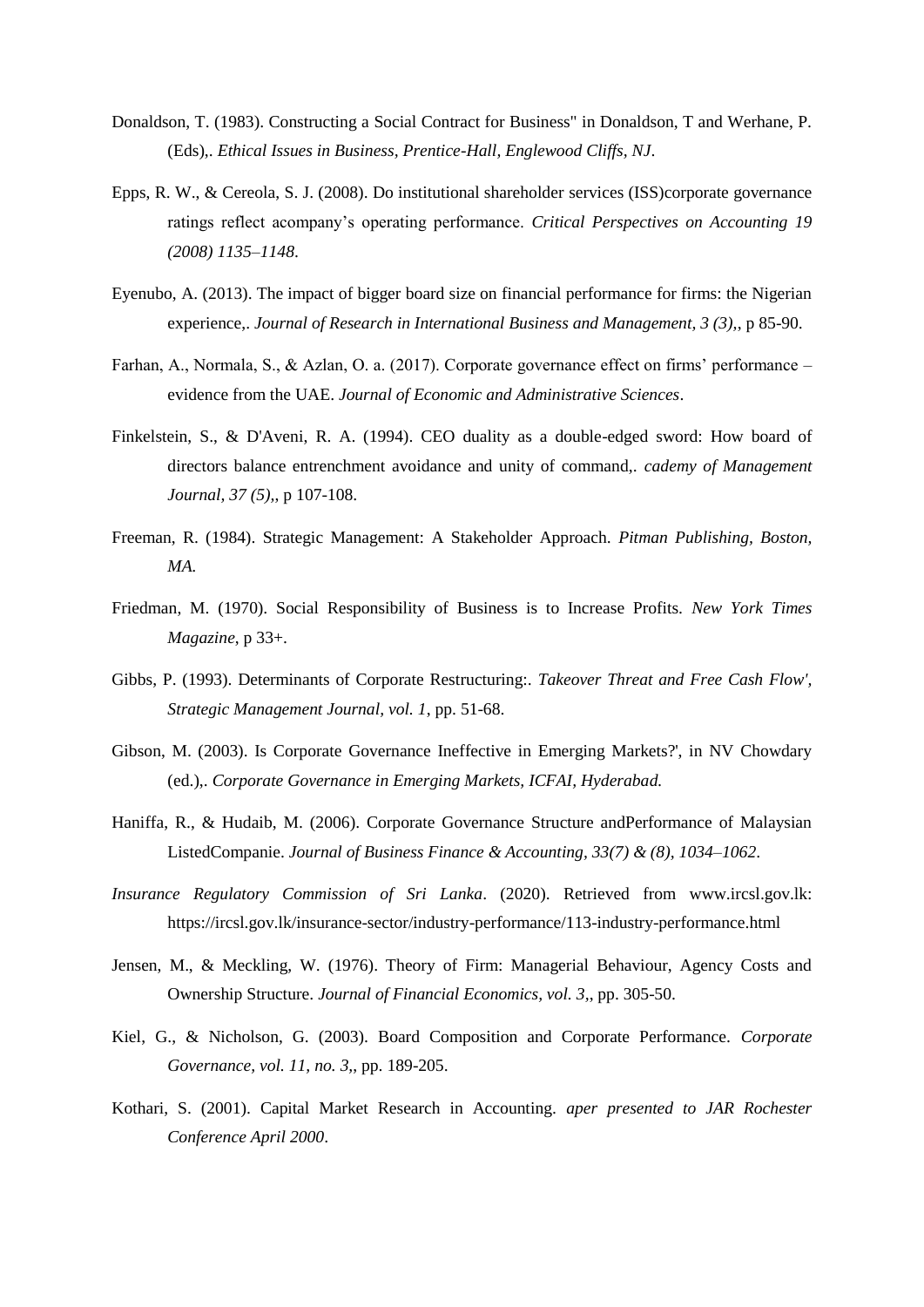- Leng, A. C. (2004). The Impact of corporate governance practices on firms' Financial Performance, Evidence from malayasian companies. *ASEAN Economic Bulletin vol 21 No 3,pp 308-18*.
- Mallin, C. (2004). Corporate Governance. *Oxford University Press.*
- Mardnly, Z., Mouselli, S., & Abdulraouf, R. (2018). Corporate governance and firm performance: an empirical evidence from Syria. *International Journal of Islamic*
- Olweny, D. W. (2013). Effects of Corporate Governance on Financial Performance of Listed Insurance Firms in Kenya. *Public Policy and Administration Research*.
- Pearce, J., & Zahra, S. (1992). Board Composition from a Strategic Contingency Perspective',. *Journal of Management Studies, vol. 29,*, pp. 411-38.
- Peters, G. T., & Bagshaw, K. B. (2014). Corporate Governance Mechanisms and Financial Performance of Listed Firms in Nigeria: A Content Analysis. *Global Journal of Contemporary Research in Accounting*.
- Pfeffer, J., & Salancik, G. (1978). The External Control of Organizations. *A Resource Dependence Perspective, Harper & Row, New York*.
- Qureshi, M. A. (2007). System dynamics modelling of firm value. *Journal of Modelling in Management, 2 (1),*, p 24-39.
- Rezaee, Z. (2009). *Corporate Governance and Ethics.* John Wiley & Sons ,Inc.
- Sathyamoorthi et al., P. B.-D. (2017). The Impact of Corporate Governance on Financial Performance:The Case of Listed Companies in the Consumer Services Sector in Botswana. *Advances in Social Sciences Research Journal-Vol.4, No.22*.
- Senaratne, S. (2011). Corporate Governance Reforms in Sri Lanka. *Sri Lanka Journal of Advanced Social Studies- Vol.1-1st Issue*.
- Shleifer, A., & Vishny, R. (1997). A Survey of Corporate Governance. *he Journal of Finance, vol. 50, no. 2,*, pp. 737-83.
- Solomon, J. (2011). *Corporate Governance and Accountability.* London: Wiley.
- Sundaram, A., & Inkpen, A. (2004). The Corporate Objective Revisited. *Organization Science, vol. 15*, pp. 350-63.
- The Committee on the Financial Aspects of Corporate Governance. (1992). *Financial Aspects of Corporate Governance.* London: Gee and Company.